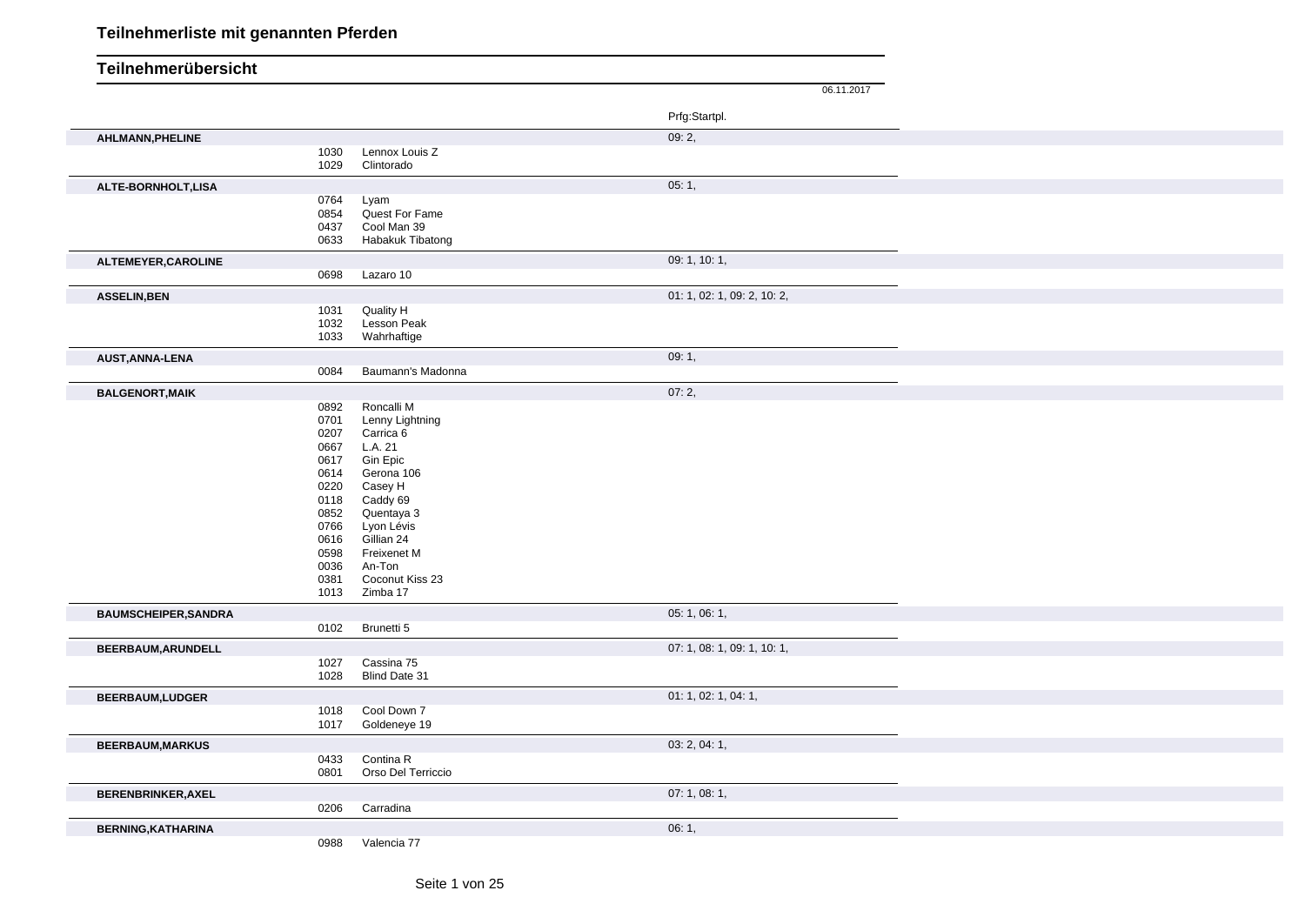|                              |                                                                                      |                                                                                                                                                      | Prfg:Startpl.               |  |
|------------------------------|--------------------------------------------------------------------------------------|------------------------------------------------------------------------------------------------------------------------------------------------------|-----------------------------|--|
| <b>BEYER, EVELYN</b>         |                                                                                      |                                                                                                                                                      | 01: 2, 02: 2, 03: 2, 04: 2, |  |
|                              | 0189<br>0898<br>0712<br>0125<br>0700<br>0377<br>0748                                 | Carl Gustav 4<br>Sadis 2<br>Lilly Likes Looping<br>Calando S<br>Leiness<br>Coco Carell B<br>Lotus Esprit S                                           |                             |  |
| <b>BEYER, SARINA</b>         |                                                                                      |                                                                                                                                                      | 07: 2, 08: 2, 09: 1,        |  |
|                              | 0189<br>0841<br>0113<br>0898<br>0712<br>0125<br>0377                                 | Carl Gustav 4<br>Quantilas<br>Caballero 114<br>Sadis 2<br>Lilly Likes Looping<br>Calando S<br>Coco Carell B                                          |                             |  |
| <b>BLASE, MICHAEL</b>        |                                                                                      |                                                                                                                                                      | 03:1,                       |  |
|                              | 0263                                                                                 | Ce Blue                                                                                                                                              |                             |  |
| <b>BLAU,CLARA</b>            |                                                                                      |                                                                                                                                                      | 05:1,06:1,                  |  |
|                              | 0788<br>0891<br>0564<br>0020<br>0582<br>0810                                         | <b>Nick 179</b><br>Ronaldo 239<br>Et Voilá<br>Alexia 34<br>First Stayerhof's Ramzi H<br><b>Paul 812</b>                                              |                             |  |
| BOERGEL, JOSEFINE            |                                                                                      |                                                                                                                                                      | 05:1,06:1,                  |  |
|                              | 0706<br>0073<br>0254                                                                 | Lets Quick<br>Balou's Son G<br>Catoo's Chaccorino                                                                                                    |                             |  |
| <b>BOJER, MATTHIAS</b>       |                                                                                      |                                                                                                                                                      | 09: 1, 10: 1,               |  |
|                              | 0218<br>0331<br>0330                                                                 | Cascade 37<br>Chocola 3<br>Chocochamp                                                                                                                |                             |  |
| <b>BOLTE, STEFANIE</b>       |                                                                                      |                                                                                                                                                      | 01: 1, 02: 1, 03: 1, 04: 1, |  |
| BOSTOCK-BEEKING, PIA-KATHARI |                                                                                      |                                                                                                                                                      | 01: 2, 02: 1,               |  |
|                              | 0969<br>0140                                                                         | Stroller 16<br>Callisto Z 2                                                                                                                          |                             |  |
| <b>BRINCK, VERA</b>          |                                                                                      |                                                                                                                                                      | 09: 2, 10: 2,               |  |
|                              | 0008<br>0949<br>0453<br>0297<br>0673<br>0762<br>0603<br>0503<br>0590<br>0010<br>0216 | Acanfora<br>Spacegirl 3<br>Cornelius 29<br>Chari 10<br>Lacoste 117<br>Luna 1714<br>Future 92<br>Daisy Dee 16<br>for Leo M<br>Actiongirl<br>Casarinjo |                             |  |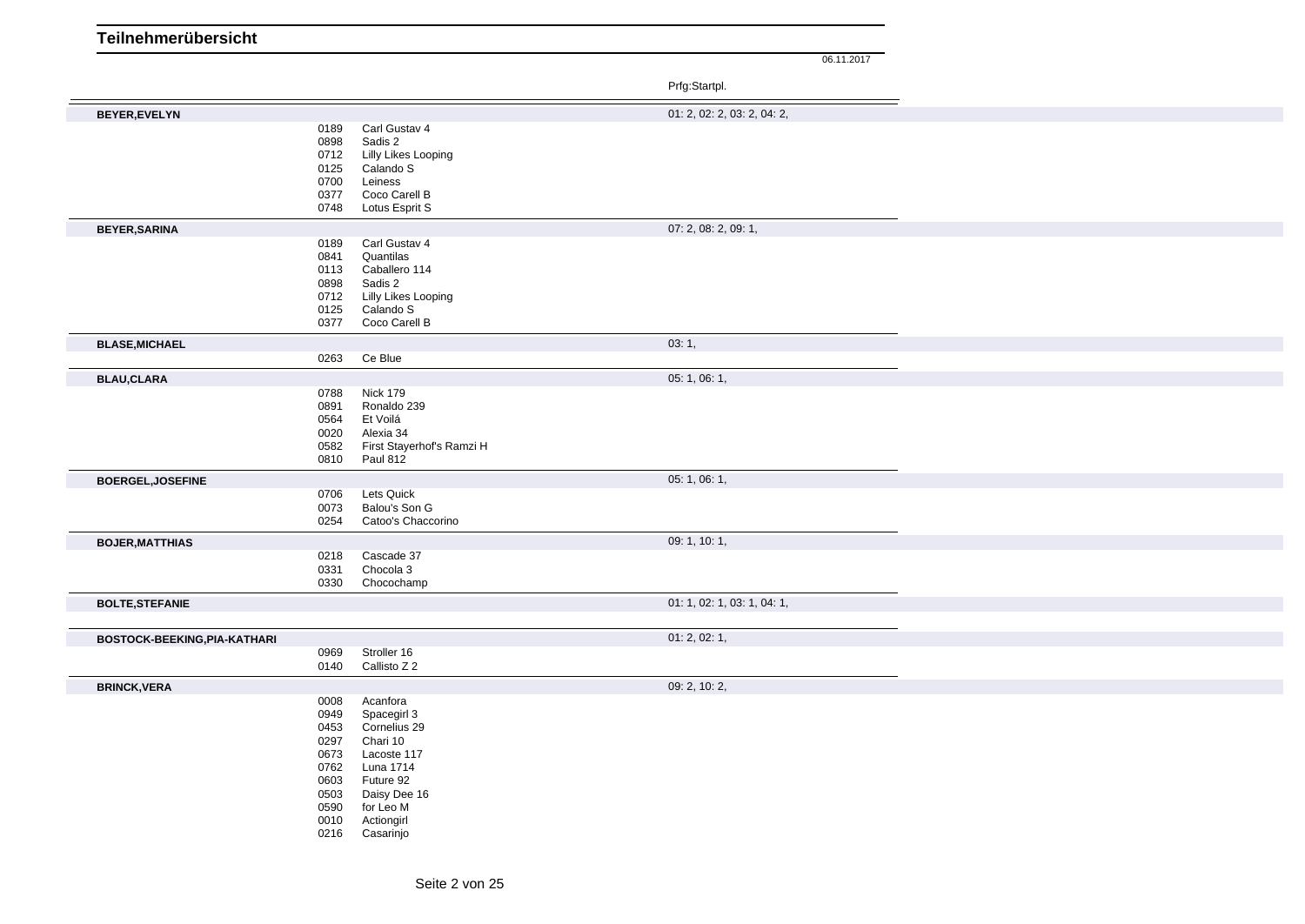| Teilnehmerübersicht             |              |                                  |                      |            |
|---------------------------------|--------------|----------------------------------|----------------------|------------|
|                                 |              |                                  |                      | 06.11.2017 |
|                                 |              |                                  | Prfg:Startpl.        |            |
|                                 | 0094         | Berith                           |                      |            |
|                                 | 0280<br>0239 | Chablis 168<br>Cassijo 2         |                      |            |
| <b>BRINKEL, ANNA-SOPHIE</b>     |              |                                  | 06:1,                |            |
|                                 | 0610         | Gentelman 23                     |                      |            |
| <b>BRINKOP, KENDRA CLARICIA</b> |              |                                  | 07: 1, 08: 2, 09: 1, |            |
|                                 | 1038<br>1037 | Cassiano CA<br>Lassmaranda D     |                      |            |
| <b>BROCKS, KARL JUN.</b>        |              |                                  | 02: 2, 03: 2, 04: 2, |            |
|                                 | 0368         | Clinton 93                       |                      |            |
|                                 | 0116         | Cad Bane B                       |                      |            |
|                                 | 0838<br>0612 | Quaid good<br>George 132         |                      |            |
|                                 | 0993         | Veit 32                          |                      |            |
|                                 | 0242         | Cassios Carlo                    |                      |            |
|                                 | 0066         | Balcou                           |                      |            |
|                                 | 0276<br>0963 | Centagraaf<br>Stasalla PS        |                      |            |
|                                 | 0822         | Pippa Blue                       |                      |            |
| <b>BRUEGGEMANN, CLAUDIA</b>     |              |                                  | 06:1,                |            |
|                                 | 0012         | Adelaide 19                      |                      |            |
|                                 | 0804         | Pandora P 3                      |                      |            |
| <b>BRUEGGEMANN, TIM</b>         |              |                                  | 08:2,                |            |
|                                 | 0272<br>0075 | Cellestago<br>Barbados IV        |                      |            |
| BUENKER-SCHAEFER, JULIA         |              |                                  | 05:1,                |            |
|                                 | 0021         | All I Want 3                     |                      |            |
|                                 | 0464         | Cosmopolitan 31                  |                      |            |
|                                 | 0931<br>0885 | Silvertops Quintina<br>Riccola 4 |                      |            |
|                                 |              |                                  |                      |            |
| <b>BURCH, RAISHUN</b>           | 0566         | Euro Extasy                      | 01: 2, 02: 1,        |            |
|                                 | 0432         | Contiga 3                        |                      |            |
|                                 | 0741         | Lord Fountleroy                  |                      |            |
|                                 | 0298<br>0193 | Charles 63<br>Carla Levista 2    |                      |            |
|                                 | 0374         | Cloud Mc Kean V                  |                      |            |
|                                 | 0843         | Quassel 3                        |                      |            |
|                                 | 0501         | Dahlia H                         |                      |            |
|                                 | 0739         | Loona 93                         |                      |            |
|                                 | 0880<br>0396 | Quite Right 9<br>Columbine 4     |                      |            |
|                                 | 0958         | Stakki 4                         |                      |            |
|                                 | 0273         | <b>Celly Emily</b>               |                      |            |
|                                 | 0529         | Domherr 64                       |                      |            |
|                                 | 0154<br>0570 | Candy Crush 14<br>Fanny 738      |                      |            |
|                                 | 0158         | Canola                           |                      |            |
|                                 | 0089         | Bella Levista                    |                      |            |
|                                 | 0180         | <b>Caramell Toffee</b>           |                      |            |
|                                 | 0953<br>0375 | Spotlight Z<br>Coala Z           |                      |            |
|                                 |              |                                  |                      |            |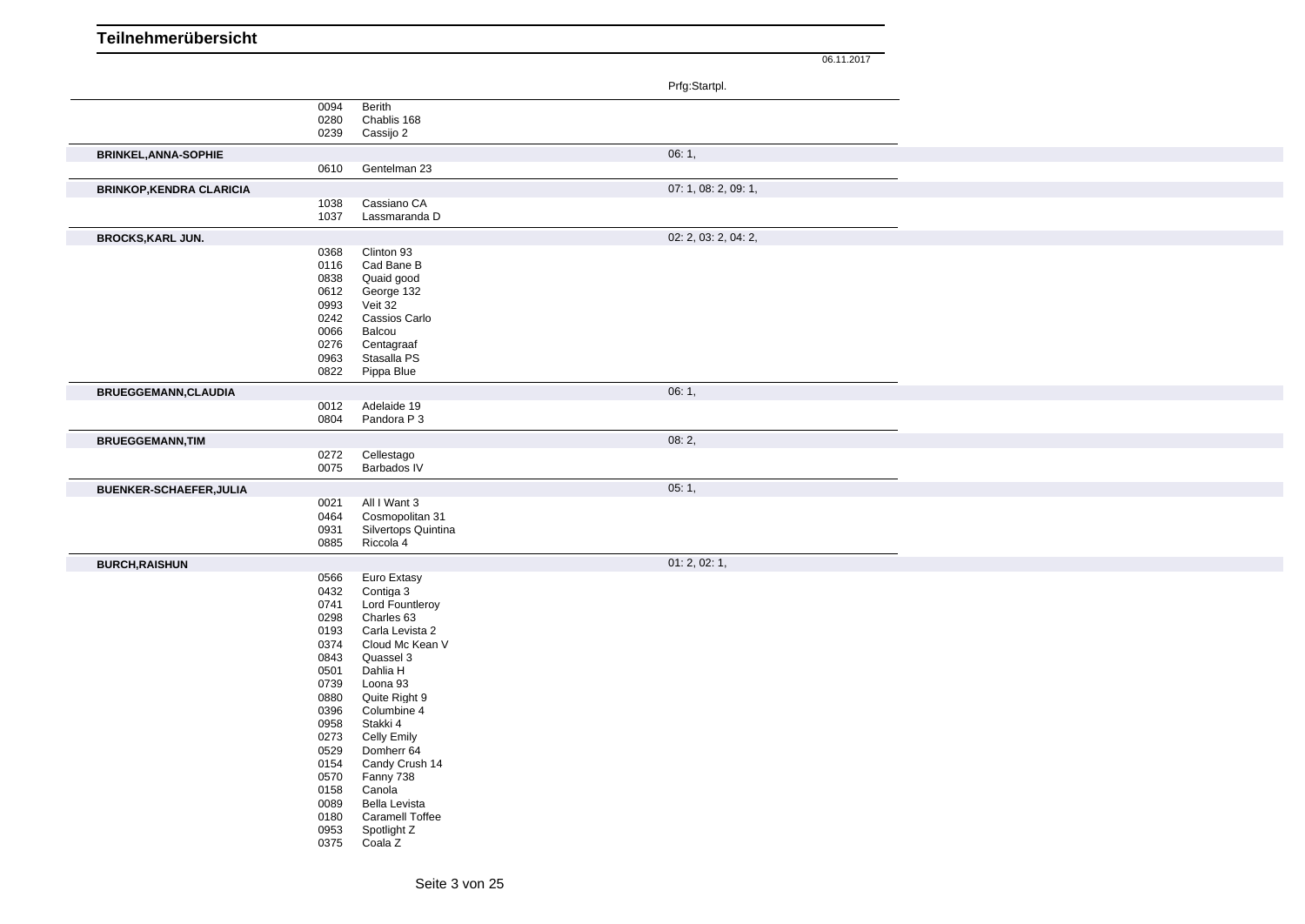06.11.2017

Prfg:Startpl.

|                                |                                      | Prig:Startpl.        |
|--------------------------------|--------------------------------------|----------------------|
| <b>CREMER, JOSEFIN</b>         |                                      | 05:1,                |
| 0697                           | Latino Dream                         |                      |
| 0896                           | Rusty-Rose                           |                      |
| <b>CRISTOFOLETTI, MICHAEL</b>  |                                      | 01: 1, 03: 2, 04: 2, |
| 0457                           | Cornet's Dream W.                    |                      |
| 0341<br>0067                   | Ciao 2<br>Baldoro                    |                      |
| 0093                           | Belony                               |                      |
| 0560                           | Esculino 3                           |                      |
| 0319                           | Chikeria                             |                      |
| 0282<br>0480                   | Chaccolino 5<br><b>Cristallo Boy</b> |                      |
| 0205                           | Carpacce                             |                      |
| 0235                           | Cassia Pleasure V                    |                      |
| 0120                           | Caillou 44                           |                      |
| 0691<br>0314                   | Large Lui<br>Chiari                  |                      |
| 0323                           | Chimoya JK                           |                      |
| 0080                           | Barrades JK                          |                      |
| 0514                           | Debalia                              |                      |
| DITTMER, RENE                  |                                      | 07: 2, 08: 1, 10: 1, |
| 0997                           | Victor O                             |                      |
| 0134<br>0833                   | Calimero 573<br>Qingdao 2            |                      |
| 0197                           | Carlsson DH                          |                      |
| 0711                           | Lex Barker 6                         |                      |
|                                |                                      |                      |
| <b>DMITRIEVA, ANNA</b>         |                                      | 03:1,                |
| 1039                           | La Cross 8                           |                      |
|                                |                                      | 02:1,                |
| <b>DUFFY, MICHAEL</b><br>0246  | <b>Castlefield Rubinus</b>           |                      |
| 0912                           | Scenletha                            |                      |
| 0294                           | Chappo Chey                          |                      |
| 1015                           | Zoey 12                              |                      |
| 0237<br>0689                   | Cassija 3<br>Lapuccino 2             |                      |
| 0175                           | Captain Maddox                       |                      |
| 0621                           | Giulietta G                          |                      |
| 0840                           | Quantify                             |                      |
| <b>DULLE,KAREN</b>             |                                      | 02: 1, 03: 1,        |
| 0723                           | Litessa                              |                      |
| 0492                           | Cumpel 6                             |                      |
| <b>EGBERT, SOPHIA</b>          |                                      | 06: 1, 07: 1,        |
| 0738                           | Lookout 2                            |                      |
| <b>EHNING, MARCUS</b>          |                                      | 07: 2, 08: 2, 09: 2, |
| 0200                           | Carma 3                              |                      |
| 0597                           | Fredo 62                             |                      |
| 0834                           | Qooper Z                             |                      |
| <b>ELSBECKER, AILEEN</b>       |                                      | 09: 1, 10: 1,        |
| 0279<br><b>ENDERS, JULIANE</b> | Cera 67                              | 01:3,02:1,           |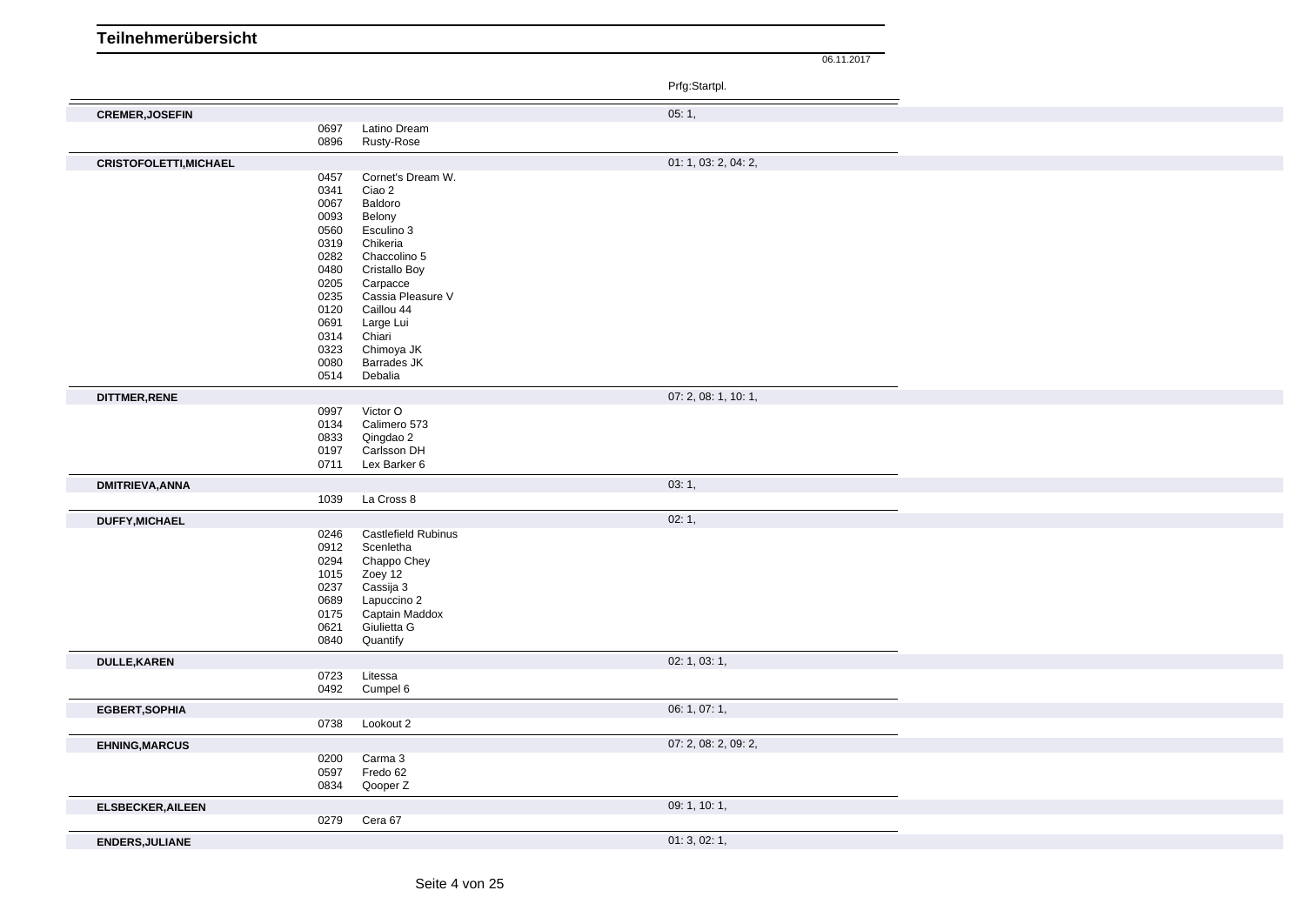| Teilnehmerübersicht       |              |                                              |       |                                           |
|---------------------------|--------------|----------------------------------------------|-------|-------------------------------------------|
|                           |              |                                              |       | 06.11.2017                                |
|                           |              |                                              |       |                                           |
|                           |              |                                              |       | Prfg:Startpl.                             |
|                           | 0009         | Acorio<br>Ladylover 6                        |       |                                           |
|                           | 0678<br>0394 | Colourful 4                                  |       |                                           |
|                           | 0423         | Conrad 130                                   |       |                                           |
|                           | 0015         | Agathon 15                                   |       |                                           |
|                           | 0745         | Lord Roscharden                              |       |                                           |
| <b>ENGBERS, DANIEL</b>    |              |                                              |       | 07: 2, 08: 2,                             |
|                           | 0119         | Cadetto 2                                    |       |                                           |
|                           | 0776         | Midsummer Kiss                               |       |                                           |
|                           | 0911<br>0829 | Sassari 7<br>Priam du Roset                  |       |                                           |
|                           |              |                                              |       |                                           |
| <b>ENGEMANN, NIKLAS</b>   | 0806         | Paragraph C                                  |       | 03: 3, 08: 2,                             |
|                           | 0524         | Diamond to Jump                              |       |                                           |
|                           | 0974         | Sweet Lady 32                                |       |                                           |
|                           | 0797         | Numerus Clausus 5                            |       |                                           |
|                           | 0565         | Eternity 65                                  |       |                                           |
|                           | 0573         | Faylista                                     |       |                                           |
| <b>EXELER, ALFONS</b>     |              |                                              | 05:1, |                                           |
|                           | 0444         | Cora 628                                     |       |                                           |
| <b>FACCINCANI, MATTIA</b> |              |                                              |       | 03: 1, 04: 3, 07: 2, 08: 2, 09: 2, 10: 2, |
|                           | 0326         | Chip VA                                      |       |                                           |
|                           | 0410         | Conandro 2                                   |       |                                           |
|                           | 0076<br>0561 | <b>Barnie Mancluf</b><br><b>ESI Toulouse</b> |       |                                           |
|                           | 0439         | Cooley in Time                               |       |                                           |
| <b>FISLAGE, LEA</b>       |              |                                              |       | 05: 1, 06: 1,                             |
|                           | 0679         | Laetitia N                                   |       |                                           |
|                           | 0472         | Crabat 7                                     |       |                                           |
| <b>FLINZER, FELIX</b>     |              |                                              |       | 01: 2, 03: 1, 04: 1,                      |
|                           | 0465         | Costa-Blue                                   |       |                                           |
|                           | 0212         | Casabi RN                                    |       |                                           |
|                           | 0470         | Covolsky FAP                                 |       |                                           |
| <b>FOUNTA, GEORGIA</b>    |              |                                              |       | 01: 2, 02: 2, 09: 2, 10: 2,               |
|                           | 0447         | Coramee                                      |       |                                           |
|                           | 0762         | Luna 1714                                    |       |                                           |
|                           | 0503<br>0010 | Daisy Dee 16<br>Actiongirl                   |       |                                           |
|                           | 0104         | Buffy 53                                     |       |                                           |
|                           | 0239         | Cassijo 2                                    |       |                                           |
|                           | 0277         | Cento Chicco                                 |       |                                           |
|                           | 0658         | JL's Cellestina                              |       |                                           |
| <b>FUEST, MATTHIAS</b>    |              |                                              |       | 01: 1, 02: 1, 03: 1, 04: 1,               |
|                           | 0680         | Lagos 78                                     |       |                                           |
|                           | 0574         | Feedback S                                   |       |                                           |
|                           | 0814         | Pepe 274<br>Campino 480                      |       |                                           |
|                           | 0147<br>0594 | Franz W                                      |       |                                           |
|                           | 0754         | Lucaya 3                                     |       |                                           |
|                           | 0589         | For Fly 3                                    |       |                                           |
|                           | 0335         | Christador                                   |       |                                           |
|                           |              |                                              |       |                                           |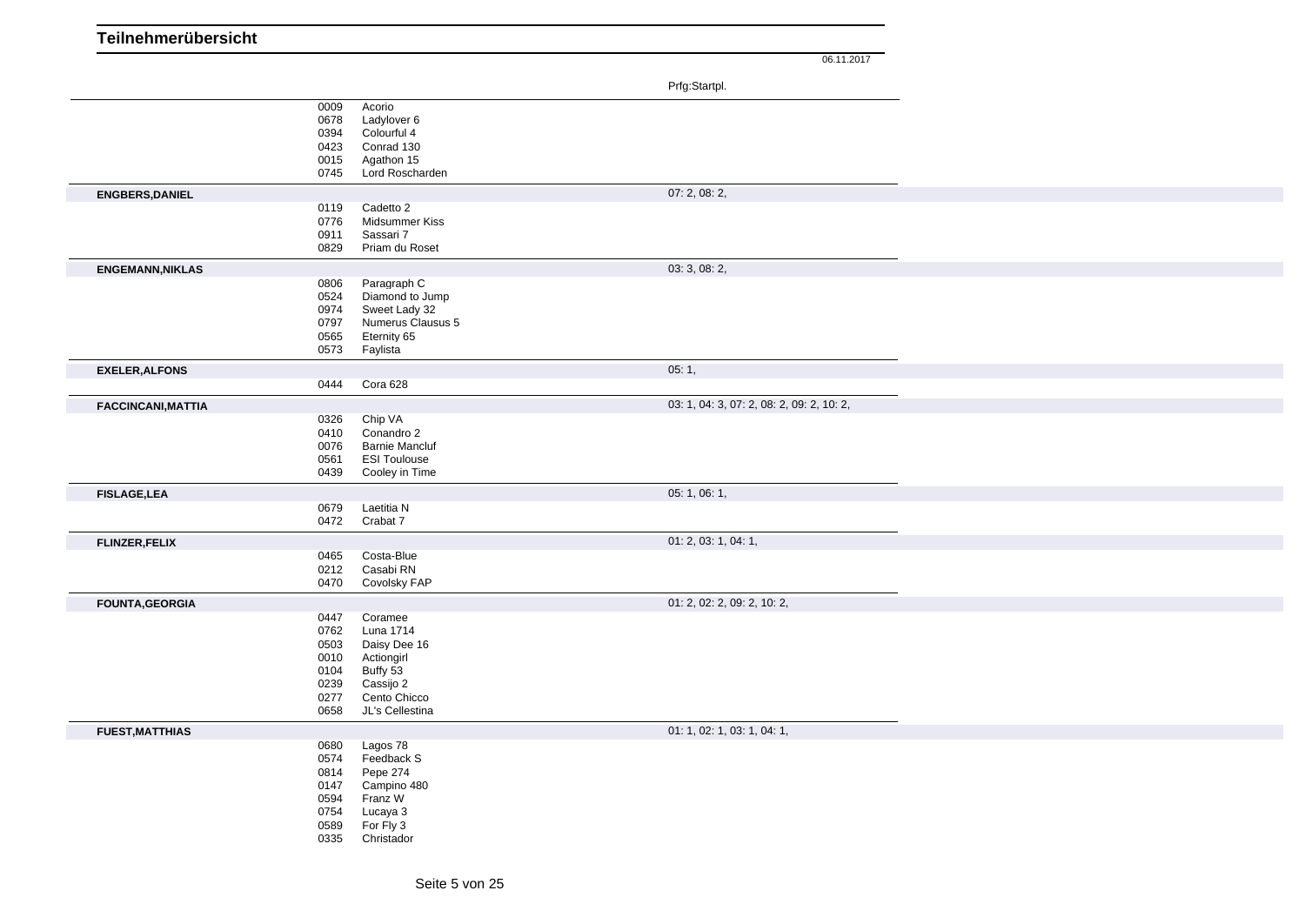|                              |                                              |                                                                                                    | Prfg:Startpl.               |  |
|------------------------------|----------------------------------------------|----------------------------------------------------------------------------------------------------|-----------------------------|--|
|                              | 0709<br>0726<br>0659<br>0793                 | Levista 6<br>Little Lumpi E<br>John Player<br>Null Null Sieben 4                                   |                             |  |
| <b>FUSARO,LUIS SEBASTIAN</b> |                                              |                                                                                                    | 03: 2, 09: 1, 10: 1,        |  |
|                              | 0380<br>0361                                 | Coconella 8<br>Clarina 11                                                                          |                             |  |
| <b>GAHMANN, BINJA</b>        |                                              |                                                                                                    | 01: 2, 02: 1, 07: 2, 08: 1, |  |
|                              | 0499<br>0139<br>0092<br>0372                 | Da Si Joly<br>Callista 9<br><b>Belle Solay</b><br><b>Clooney Blue</b>                              |                             |  |
| <b>GERDENER, ALEXANDER</b>   |                                              |                                                                                                    | 09: 1, 10: 1,               |  |
|                              | 0649<br>0641                                 | Imagine 12<br><b>Hey Prodigy</b>                                                                   |                             |  |
| <b>GERDENER, STEPHAN</b>     |                                              |                                                                                                    | 10:1,                       |  |
|                              | 0186<br>0649<br>0641                         | Carina 488<br>Imagine 12<br><b>Hey Prodigy</b>                                                     |                             |  |
| <b>GORDON, JONATHAN</b>      |                                              |                                                                                                    | 07: 2, 08: 1, 09: 1, 10: 1, |  |
|                              | 0142<br>0413<br>0688<br>0660<br>0940<br>0971 | Caluna G<br>Conchita 131<br>Lanxima<br>Kalence Flying<br>Slanelough Ultimatum<br><b>Sunny 1244</b> |                             |  |
| <b>GRAE, DANIELA</b>         |                                              |                                                                                                    | 05: 1, 06: 1,               |  |
|                              | 0088<br>0199<br>0194<br>0782                 | Bella Donna 116<br>Carlsson W<br>Carlison<br>Mr. Lustig                                            |                             |  |
| <b>GRAFMUELLER, NELE</b>     |                                              |                                                                                                    | 03: 2, 09: 2,               |  |
|                              | 0358<br>0732<br>0535                         | Claire 69<br>Lola likes Looping<br>Dree Boeken's Starleader                                        |                             |  |
| GUELDENSTERN-BROXTERMANN,    |                                              |                                                                                                    | 09:1, 10:2,                 |  |
|                              | 1003<br>0734<br>0917<br>0690<br>0966<br>0521 | Whoopi Goldberg 6<br>Lollipop G 2<br>Seduktion<br>Lara Croft B<br>Stella B 4<br>Dialexa B          |                             |  |
| <b>GUENTHER, RONJA</b>       |                                              |                                                                                                    | 07: 2, 08: 2,               |  |
|                              | 0056<br>0786                                 | Aurum et Argentum<br>Naima 18                                                                      |                             |  |
| <b>HAEHNER, LOREN</b>        |                                              |                                                                                                    | 01: 1, 02: 1, 09: 2, 10: 2, |  |
|                              | 0683<br>0040<br>0813<br>0626                 | Landjego 6<br>Anthony 84<br>Penny Lane 313<br>Granzian                                             |                             |  |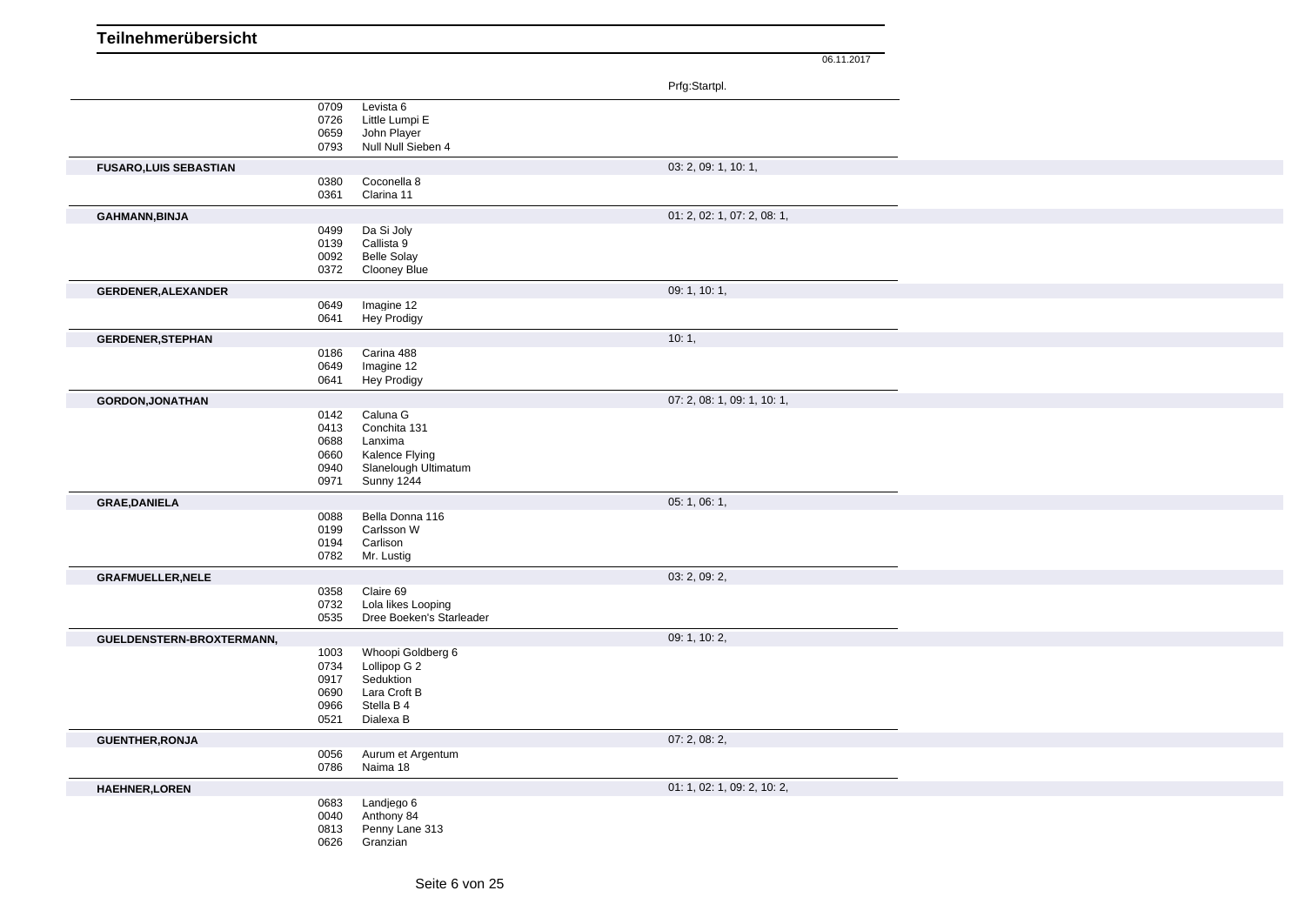| Teilnehmerübersicht      |              |                                    |                                           |
|--------------------------|--------------|------------------------------------|-------------------------------------------|
|                          |              |                                    | 06.11.2017                                |
|                          |              |                                    | Prfg:Startpl.                             |
|                          |              |                                    |                                           |
|                          | 0853<br>0787 | Quentino 18<br>Nasferatu Uno       |                                           |
|                          | 0883         | Quo Vada 2                         |                                           |
|                          | 0321         | Chikki-Creamy                      |                                           |
|                          | 0886         | Risoto des Champs                  |                                           |
| <b>HAGEMANN, MICHAEL</b> |              |                                    | 10:1,                                     |
|                          | 0579         | Firefly 34                         |                                           |
|                          | 0777<br>0271 | Miss Balou<br>Celest G             |                                           |
|                          | 0166         | Cantys                             |                                           |
| <b>HANLEY, CARL</b>      |              |                                    | 02:1,                                     |
|                          | 0246         | <b>Castlefield Rubinus</b>         |                                           |
|                          | 0912         | Scenletha                          |                                           |
|                          | 0294         | Chappo Chey                        |                                           |
|                          | 1015         | Zoey 12                            |                                           |
|                          | 0164<br>0842 | Cantucardi<br>Quasita              |                                           |
|                          | 0175         | Captain Maddox                     |                                           |
|                          | 0621         | Giulietta G                        |                                           |
|                          | 0619         | Giovanni S                         |                                           |
| <b>HASSMANN,FELIX</b>    |              |                                    | 01: 2, 02: 2, 03: 1, 04: 3, 07: 2, 08: 2, |
|                          |              |                                    | 09: 1, 10: 3,                             |
|                          | 0317         | Chicca 31                          |                                           |
|                          | 0074<br>0839 | Balzaci<br>Quali Quanti            |                                           |
|                          | 0260         | Cayles                             |                                           |
|                          | 0259         | Cayenne WZ                         |                                           |
|                          | 0065         | Balance 30                         |                                           |
|                          | 0756<br>0062 | Lucky Boy 231<br>Bachus H          |                                           |
|                          | 0078         | Baron WZ                           |                                           |
|                          | 0077         | Barolo H                           |                                           |
|                          | 0161         | Cantara 77                         |                                           |
|                          | 0803         | Otello 49                          |                                           |
|                          | 0646<br>0998 | Horse Gym's Caretin<br>Vincent 168 |                                           |
|                          | 0926         | SIG Captain America                |                                           |
|                          | 0647         | Horse Gym's Landino                |                                           |
|                          | 0507         | Daniel's Jack                      |                                           |
|                          | 0746         | Lorena 144                         |                                           |
|                          | 0925<br>0845 | SIG Black Panther<br>Quattro WZ    |                                           |
|                          | 0055         | Atacke 2                           |                                           |
|                          | 0183         | Carbonada H                        |                                           |
|                          | 0939         | SL Brazonado                       |                                           |
|                          | 0927         | SIG Hawkeye                        |                                           |
| <b>HAUNHORST, MICK</b>   |              |                                    | 06:1,                                     |
|                          | 0977         | Toscana 111                        |                                           |
|                          | 0584<br>0291 | Florida Lady Ixes<br>Chantilly 22  |                                           |
|                          | 0421         | Conquest 14                        |                                           |
|                          | 0028         | Amarilla 9                         |                                           |
|                          | 0947         | Sonnenbluemchen B                  |                                           |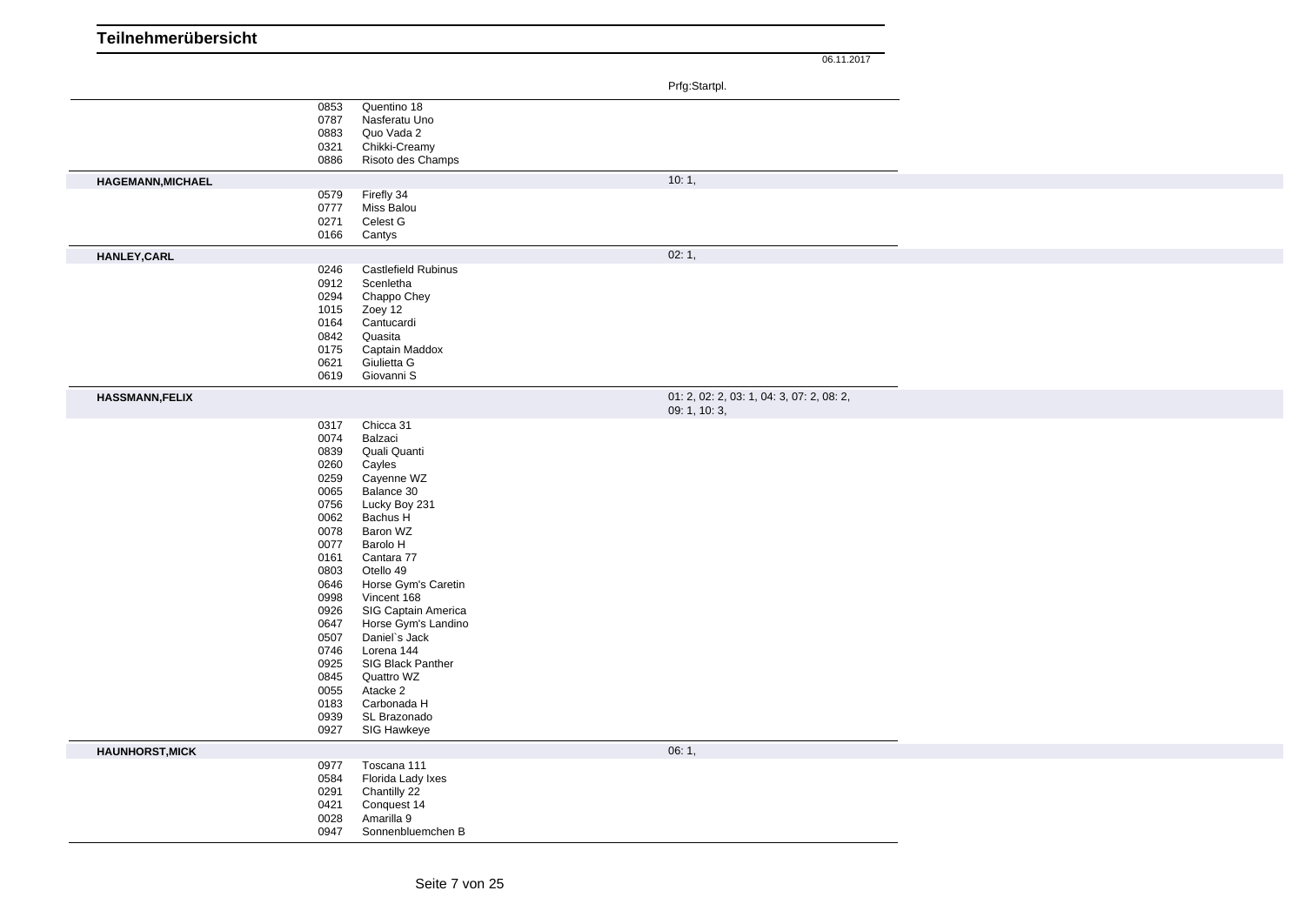| Teilnehmerübersicht         |              |                                                      |                                           |
|-----------------------------|--------------|------------------------------------------------------|-------------------------------------------|
|                             |              |                                                      | 06.11.2017                                |
|                             |              |                                                      | Prfg:Startpl.                             |
| HAYASHI, TADAHIRO           |              |                                                      | 01: 2, 02: 2, 03: 2, 04: 2, 09: 1, 10: 1, |
|                             | 1025         | Cilverback du Vliest                                 |                                           |
|                             | 1023<br>1021 | Sowie Du S<br>Gut Neuenhof's Columbo                 |                                           |
|                             | 1022         | Ciebell                                              |                                           |
|                             | 1024         | Corana's M&M                                         |                                           |
| <b>HECKMANN, MICHAEL</b>    |              |                                                      | 01: 2, 02: 2, 03: 2, 04: 2,               |
|                             | 0071<br>0707 | Balluchon du Rouet<br>Level Two                      |                                           |
|                             | 0968         | Storyman M                                           |                                           |
|                             | 0451         | Cormello R                                           |                                           |
|                             | 0733<br>0017 | Lolita K<br>Akon W                                   |                                           |
|                             | 0163         | Cantiaro de Chile K                                  |                                           |
|                             | 0765         | Lynford 8                                            |                                           |
|                             | 0757<br>0657 | Ludger G<br>Jason - Hilton                           |                                           |
|                             | 0256         | Cavalli 3                                            |                                           |
|                             | 0724         | Little John N                                        |                                           |
| <b>HEITMANN, JULIUS</b>     |              |                                                      | 07: 1, 08: 1, 09: 1, 10: 1,               |
|                             | 0799         | <b>Olympic Night</b>                                 |                                           |
|                             | 0591<br>0395 | For Lucy<br>Coltano NM                               |                                           |
| HEITZER, CHARLOTTE          |              |                                                      | 02: 1, 08: 1,                             |
|                             | 0713         | Lilly-Fee 2                                          |                                           |
|                             | 0511         | De Couleur 2                                         |                                           |
|                             | 0773<br>0534 | Meddalist<br>Dree Boeken's Piroschka                 |                                           |
|                             | 0535         | Dree Boeken's Starleader                             |                                           |
|                             | 0315         | Chica del aire                                       |                                           |
|                             | 0504<br>0538 | Dakota 408<br>Dree Boeken's Vulkanos Stern           |                                           |
|                             | 0536         | Dree Boeken's Vivian                                 |                                           |
|                             | 0338         | Christmann                                           |                                           |
|                             | 0533<br>0624 | Dree Boeken's Golden Eye<br>Goldroeschen Dree Boeken |                                           |
|                             | 0252         | Cathano 3                                            |                                           |
|                             | 0634         | Hale Bob 15                                          |                                           |
|                             | 0537         | Dree Boeken's Vulkano Gold                           |                                           |
|                             | 0509<br>0919 | Darcos Dree Boeken<br>Seestern Dree Boeken           |                                           |
|                             | 0954         | Spreegold Dree Boeken                                |                                           |
|                             | 0984         | Unex What a Carnute K                                |                                           |
|                             | 0827<br>0644 | Power Ball 2<br>Holiday 88                           |                                           |
|                             | 0515         | Dedicasse du Bois de Buisseret                       |                                           |
| <b>HENNING, TONYA</b>       |              |                                                      | 09: 2, 10: 2,                             |
|                             | 1036         | Quidam's Adel                                        |                                           |
|                             | 1035         | Mill Creek Filippa K 2                               |                                           |
| <b>HERMELBRACHT, PHILIP</b> |              |                                                      | 01: 1, 02: 1,                             |
|                             | 0725<br>0692 | Little Lord 95<br>Larica W                           |                                           |
|                             | 0583         | Flitz and Jump                                       |                                           |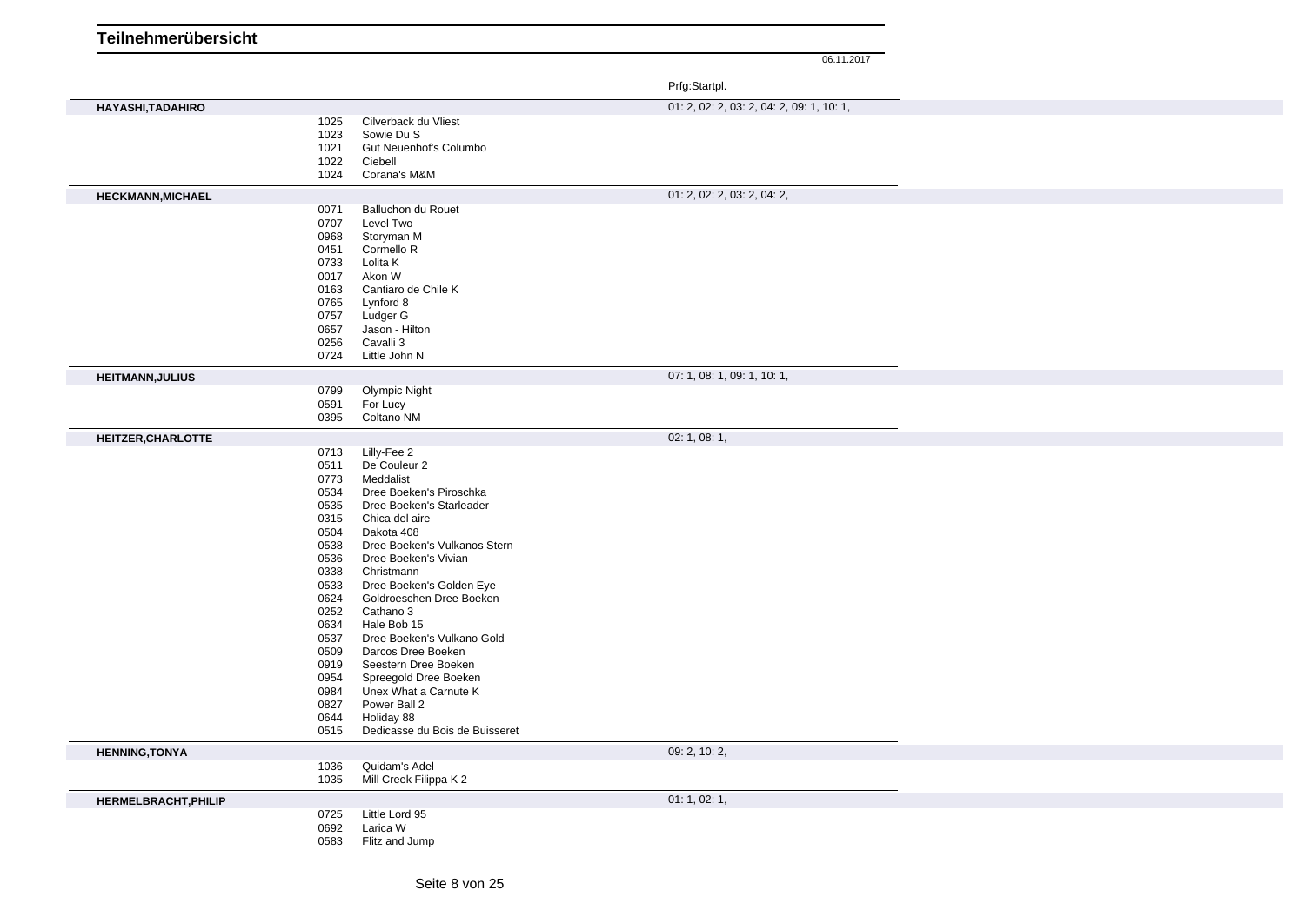|                          |              |                                 | Prfg:Startpl.                             |  |
|--------------------------|--------------|---------------------------------|-------------------------------------------|--|
| <b>HEUSCHEN, MARLEEN</b> |              |                                 | 05: 1, 06: 1,                             |  |
|                          | 0532         | Dree Boeken's Coupes Roesche    |                                           |  |
| HINKMANN, LAURA          |              |                                 | 03: 1, 04: 1,                             |  |
|                          | 0168<br>0174 | Capistrano 2                    |                                           |  |
|                          | 0022         | Captain Jack 44<br>All Music 3  |                                           |  |
|                          | 0493         | Cup Cooper                      |                                           |  |
|                          | 0500         | Dacantos 3                      |                                           |  |
| HOFSCHROEER, HENDRIK     |              |                                 | 02:1,                                     |  |
|                          | 0097         | Beyla S                         |                                           |  |
| <b>HOLTROP, THOMAS</b>   |              |                                 | 06:1,                                     |  |
|                          | 1040<br>1041 | Cliff 66<br>Leopold 262         |                                           |  |
|                          |              |                                 | 01: 3, 02: 1, 03: 1, 04: 3, 07: 3, 08: 1, |  |
| <b>HOLZ, THOMAS</b>      |              |                                 | 09: 1, 10: 3,                             |  |
|                          | 0098         | <b>Bombay Sapphire</b>          |                                           |  |
|                          | 0682<br>0848 | Landiamo 8<br>Queen 121         |                                           |  |
|                          | 0008         | Acanfora                        |                                           |  |
|                          | 0173         | Captain Jack 35                 |                                           |  |
|                          | 0297         | Chari 10                        |                                           |  |
|                          | 0308<br>0232 | Chattanooga 14<br>Cassano 9     |                                           |  |
|                          | 0251         | Catender                        |                                           |  |
|                          | 0850         | Queensland 14                   |                                           |  |
|                          | 0498         | Cypress Hill 8                  |                                           |  |
|                          | 0070         | <b>Balinus</b>                  |                                           |  |
|                          | 0736         | Longoria                        |                                           |  |
|                          | 0043<br>0169 | Anyway 60<br>Capitol 15         |                                           |  |
|                          | 0673         | Lacoste 117                     |                                           |  |
|                          | 0995         | Versace 17                      |                                           |  |
|                          | 0907         | Sancho 496                      |                                           |  |
|                          | 0976         | Tailormade Cash is King         |                                           |  |
|                          | 0058         | Avatar 18                       |                                           |  |
|                          | 0436         | Cool Jazz 2                     |                                           |  |
|                          | 0811<br>0244 | PBM Catoki's Son<br>Castelliano |                                           |  |
|                          | 0603         | Future 92                       |                                           |  |
|                          | 0352         | Cinetec                         |                                           |  |
|                          | 0010         | Actiongirl                      |                                           |  |
|                          | 0104         | Buffy 53                        |                                           |  |
|                          | 0392<br>0517 | Colman's Bigfoot<br>Del-Negro   |                                           |  |
|                          | 0957         | Stakkato's Special              |                                           |  |
|                          | 0311         | Cherrio                         |                                           |  |
|                          | 0473         | Cracker Jack D 2                |                                           |  |
|                          | 0150         | Can do Light                    |                                           |  |
|                          | 0239         | Cassijo 2                       |                                           |  |
|                          | 0373<br>0684 | Clooney R<br>Landprinzess 2     |                                           |  |
|                          | 0513         | De Lütt 2                       |                                           |  |
|                          | 0658         | JL's Cellestina                 |                                           |  |
|                          |              |                                 |                                           |  |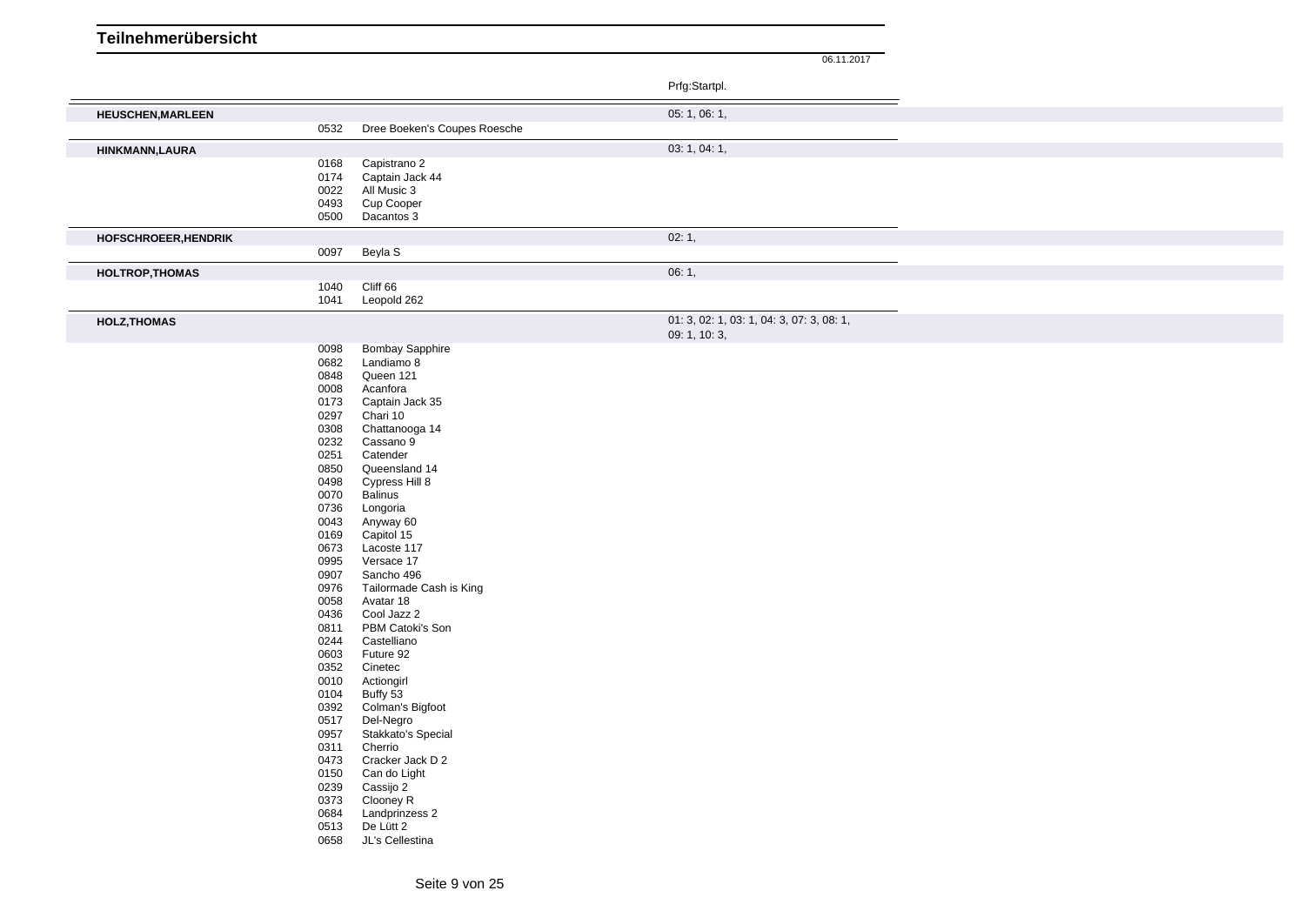|                         |                                                                                                                                                                                                                                                                                                                                                                                               | Prfg:Startpl.               |  |
|-------------------------|-----------------------------------------------------------------------------------------------------------------------------------------------------------------------------------------------------------------------------------------------------------------------------------------------------------------------------------------------------------------------------------------------|-----------------------------|--|
|                         | Shir Khan 39<br>0923<br>0005<br>Abigail R<br>0901<br>Sahin 3<br>0446<br>Coral Springs 2<br>0894<br>Rooney 20<br>0082<br><b>Bas 15</b><br>0655<br>Jamaica van het Netehof<br>0013<br>Afrikaan<br>0510<br>Dayson<br>0983<br>Une Star Riverland<br>0287<br>Chamber Z<br>0369<br>Clinton's Berlin<br>0100<br>Bordi<br>0607<br>Garizona<br>Jarko van't Kiezelhof<br>0656<br>Cornet's Boy 5<br>0456 |                             |  |
| JANSSEN, MATTHIAS       |                                                                                                                                                                                                                                                                                                                                                                                               | 01: 2, 02: 2, 03: 2, 04: 2, |  |
|                         | 0872<br>Quinta 75<br>0955<br>Stabuck<br>0096<br>Bexley 3<br>0471<br>Cowo<br>0675<br>Lady in Black 18<br>0661<br>Karlotta 24<br>0290<br>Chandor 14                                                                                                                                                                                                                                             |                             |  |
| <b>KERSTEN, MARTIN</b>  |                                                                                                                                                                                                                                                                                                                                                                                               | 07:2,                       |  |
|                         | 0002<br>A.J. 4<br>0051<br>Arko's Lady B<br>C-Lavendel<br>0109<br>0032<br>Amica 131<br>0959<br>Stalypso Blue<br>Calida CB<br>0129<br>Petit Coeur 7<br>0815<br>Skinny Littel Boy MM<br>0938<br>Ciao Cornetta ST<br>0342<br>My Girl 52<br>0784                                                                                                                                                   |                             |  |
| KLAESENER, CHRISTOPHER  |                                                                                                                                                                                                                                                                                                                                                                                               | 01: 2, 02: 2, 03: 2, 04: 2, |  |
|                         | Caramsin<br>0181<br>0650<br>Inliner<br>0053<br>Aspen 22<br>0455<br>Cornelly<br>0295<br>Charco 2<br>0233<br>Cassata 3<br>0391<br>Colincor<br>Amaretto OT<br>0027<br>0728<br>Lloyd 49                                                                                                                                                                                                           |                             |  |
| <b>KLEIN, CHRISTINA</b> |                                                                                                                                                                                                                                                                                                                                                                                               | 07:2,08:1,                  |  |
|                         | 0432<br>Contiga 3<br>0747<br>Lorio 31<br>0289<br>Championesse Levista<br>0136<br>Calippo 49<br>0374<br>Cloud Mc Kean V<br>0158<br>Canola<br>0089<br>Bella Levista<br>0557<br><b>Equiped Utopia</b>                                                                                                                                                                                            |                             |  |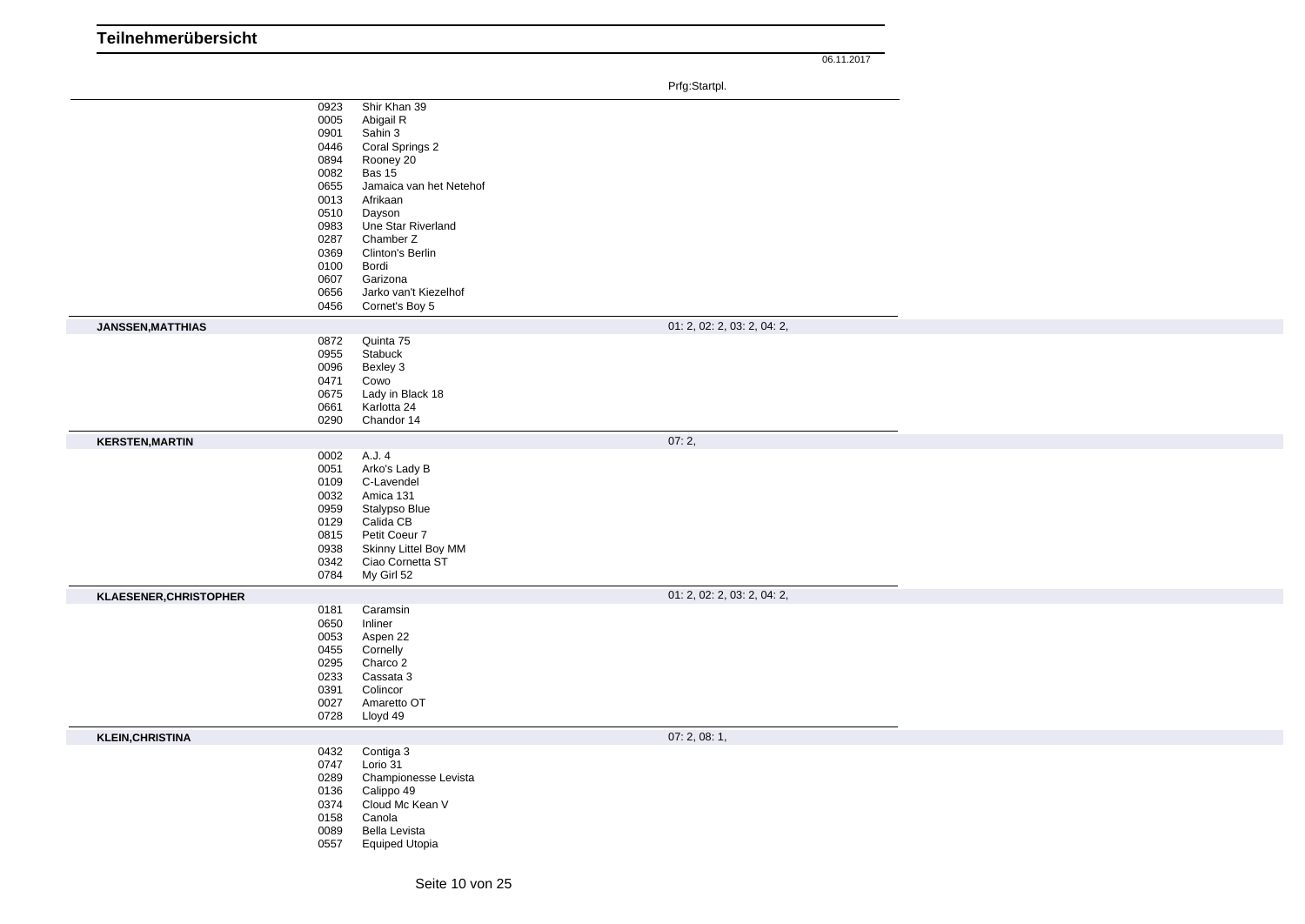| Teilnehmerübersicht          |              |                            |                             |            |
|------------------------------|--------------|----------------------------|-----------------------------|------------|
|                              |              |                            |                             | 06.11.2017 |
|                              |              |                            | Prfg:Startpl.               |            |
|                              |              |                            |                             |            |
| KNOOP, KATHARINA             | 0587         | Follow Me 52               | 02: 1, 04: 1,               |            |
|                              |              |                            |                             |            |
| <b>KNOOP, SINA</b>           | 0737         | Lönneberger 3              | 05: 1, 06: 1,               |            |
|                              | 0768         | Mac 53                     |                             |            |
|                              | 0654         | <b>Jack 510</b>            |                             |            |
| KOCH, LENA-MARIE             |              |                            | 02: 1, 03: 1,               |            |
|                              | 0348         | Cimarron 6                 |                             |            |
| KOESTER, LEA                 |              |                            | 05:1,                       |            |
|                              | 0324         | <b>Chin Quality</b>        |                             |            |
|                              | 0696         | Laszlo 86                  |                             |            |
| <b>KOOPS, HENRIKE</b>        |              |                            | 05:1,06:1,                  |            |
|                              | 0426         | Contendra 37               |                             |            |
| KOPPENBERG, AMELIE           |              |                            | 01: 1, 02: 2,               |            |
|                              | 0266         | Cecil 13                   |                             |            |
|                              | 0359<br>0299 | Clara S<br>Charlie Sheen 3 |                             |            |
|                              | 0714         | Limango 2                  |                             |            |
|                              | 0122         | Calanda 44                 |                             |            |
|                              | 0856         | Quibelle 29                |                             |            |
| <b>KRAGE, KATHRIN</b>        |              |                            | 01:1,                       |            |
|                              | 0163         | Cantiaro de Chile K        |                             |            |
|                              | 0657         | Jason - Hilton             |                             |            |
| <b>KRAPS, DIANA</b>          |              |                            | 01:1,                       |            |
|                              | 0642         | High Fly 12                |                             |            |
| KREKEMEYER, RABEA            |              |                            | 05: 1, 06: 1,               |            |
|                              | 0131         | Calimera 44                |                             |            |
| <b>KRUCK, JAN-MORTEN</b>     |              |                            | 07:1,                       |            |
|                              | 0049         | Argent 15                  |                             |            |
| <b>KRUCSO, BALAZS</b>        |              |                            | 09: 1, 10: 1,               |            |
|                              |              |                            |                             |            |
| <b>KRUEER, LOUISA</b>        |              |                            | 06:1,                       |            |
|                              | 0238         | Cassijas                   |                             |            |
| <b>KUKUK, CHRISTIAN</b>      |              |                            | 01: 1, 02: 1,               |            |
|                              | 1020         | Gomez 19                   |                             |            |
| <b>LANDOLFI,ELEA ALESSIA</b> |              |                            | 05:1,                       |            |
|                              | 0086         | Be Happy SB                |                             |            |
|                              |              |                            | 03: 1, 04: 1,               |            |
| LANGE, JULIA                 | 0041         | Anton 657                  |                             |            |
|                              | 0302         | Charlsten 8                |                             |            |
| LEE, JONGBEUM                |              |                            | 01: 1, 03: 1, 07: 1, 10: 1, |            |
|                              | 0512         | De La Luna 16              |                             |            |
|                              | 0957         | Stakkato's Special         |                             |            |
|                              | 0473         | Cracker Jack D 2           |                             |            |
|                              | 0373         | Clooney R                  |                             |            |
|                              | 0894         | Rooney 20                  |                             |            |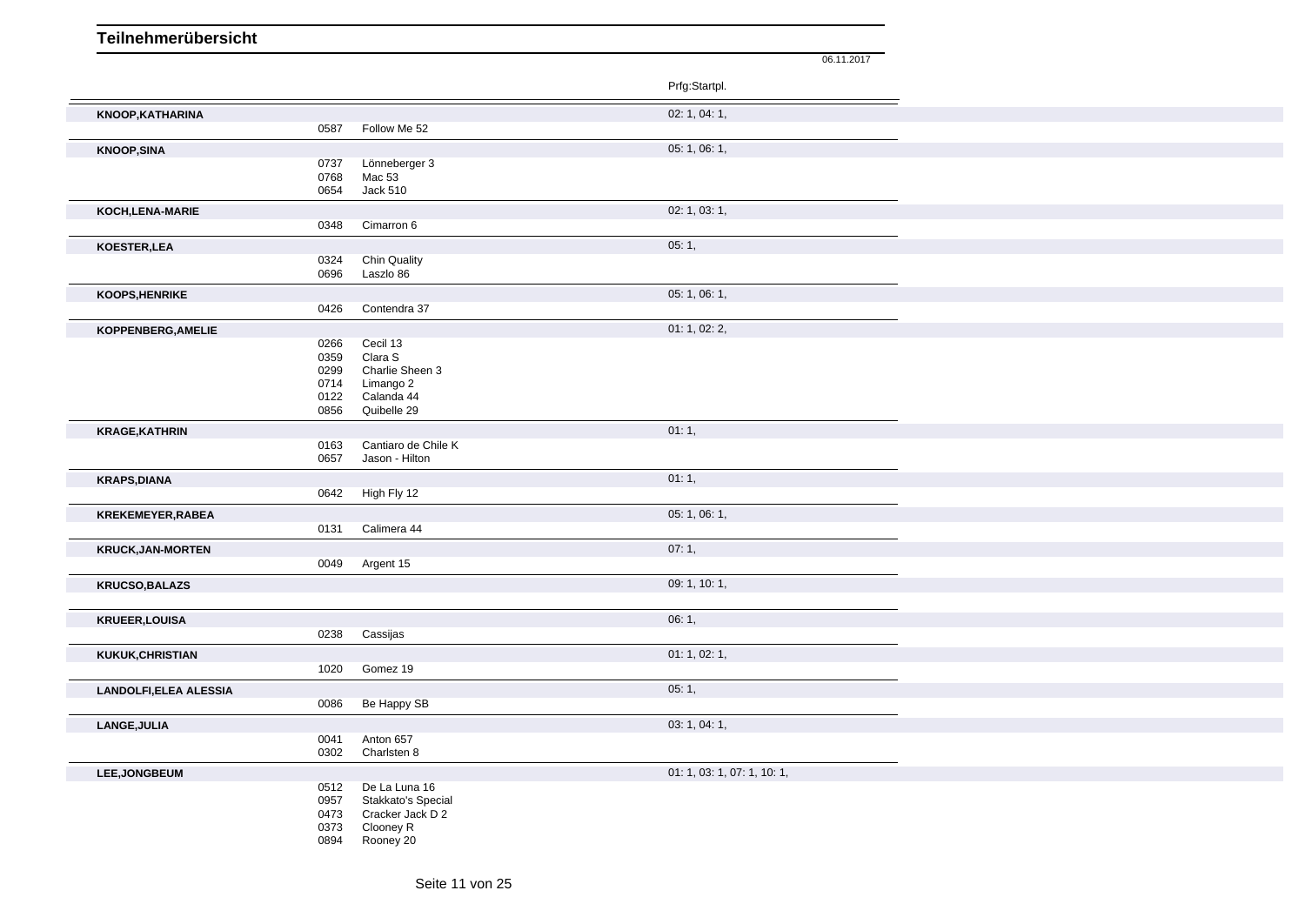06.11.2017 Prfg:Startpl. 0100 Bordi **LEÓN,MALINDA** 05: 2, 0731 Logistro 0972 Sunny V 0884 Ralesko 0783 Mr. Potter B **LEUSMANN,PETRA** 05: 2, 0693 Larissa 756 0807 Pasadena 210 0539 Dschubajo<br>0090 Bella Picco Bella Piccola **LIEBRECHT,JULINA** 05: 2, 06: 1, 0702 Leo Landesco 0672 Lacalucci 2 0888 Rocky L 0992 Vancouver L 2 **LOHMANN,BARBARA** 09: 1, 0241 Cassiopeia 74 **LUDAESCHER,CRISTINE** 04: 1, 04: 1, 04: 1, 04: 1, 04: 1, 04: 1, 04: 1, 04: 1, 04: 1, 04: 1, 04: 1, 04: 1, 04: 1, 04: 1, 04: 1, 04: 1, 04: 1, 04: 1, 04: 1, 04: 1, 04: 1, 04: 1, 04: 1, 04: 1, 04: 1, 04: 1, 04: 1, 04: 1, 04: 0184 Cardhu 5 **LUTTERKLAS,JASMIN** 06: 1, 0520 Diabolus 4 **MAAS-TIMPERT,KLARA** 03: 2, 04: 2, 04: 2, 04: 2, 04: 2, 04: 2, 04: 2, 04: 2, 04: 2, 04: 2, 04: 2, 04: 2, 04: 2, 04: 2, 04: 2, 04: 2, 04: 2, 04: 2, 05: 0794 Number One 26 0488 Cuddel N.W. **MACARI CARRILLO,TANIMARA MA 12: 1, 10: 1, 10: 1, 10: 1, 10: 1, 10: 1, 10: 1, 10: 1, 10: 1, 10: 1, 10: 1, 10: 1, 10: 1, 10: 1, 10: 1, 10: 1, 10: 1, 10: 1, 10: 1, 10: 1, 10: 1, 10: 1, 10: 1, 10: 1, 10: 1, 10: 1, 10: 1, 10** 0575 Feminka **MAECKEN,KARIN** 01: 1, 02: 1, 0386 Cola Corn **MAINTZ,MARIO** 08: 1, 10: 3, 0356 Ckambeelou 0023 Allegro 412 0144 Camaro L **MANARA,NADINE** 01: 1, 0558 Escape 37 **MARTINEZ-RAMIREZ,HENRY** 01: 1, 0477 Crcme Brulce 0602 Full House 14 0921 Servus T 1001 Weltino 58 Quirina B & L 0795 Numero Famorka **MAY-JOHANN,JANE** 05: 1, 0887 Rocket's Casanova **MENKEL,STEPHANIE** 06: 1, 07: 1, 08: 1, 09: 1, 0932 Silvertops Sam 0929 Silvertops For You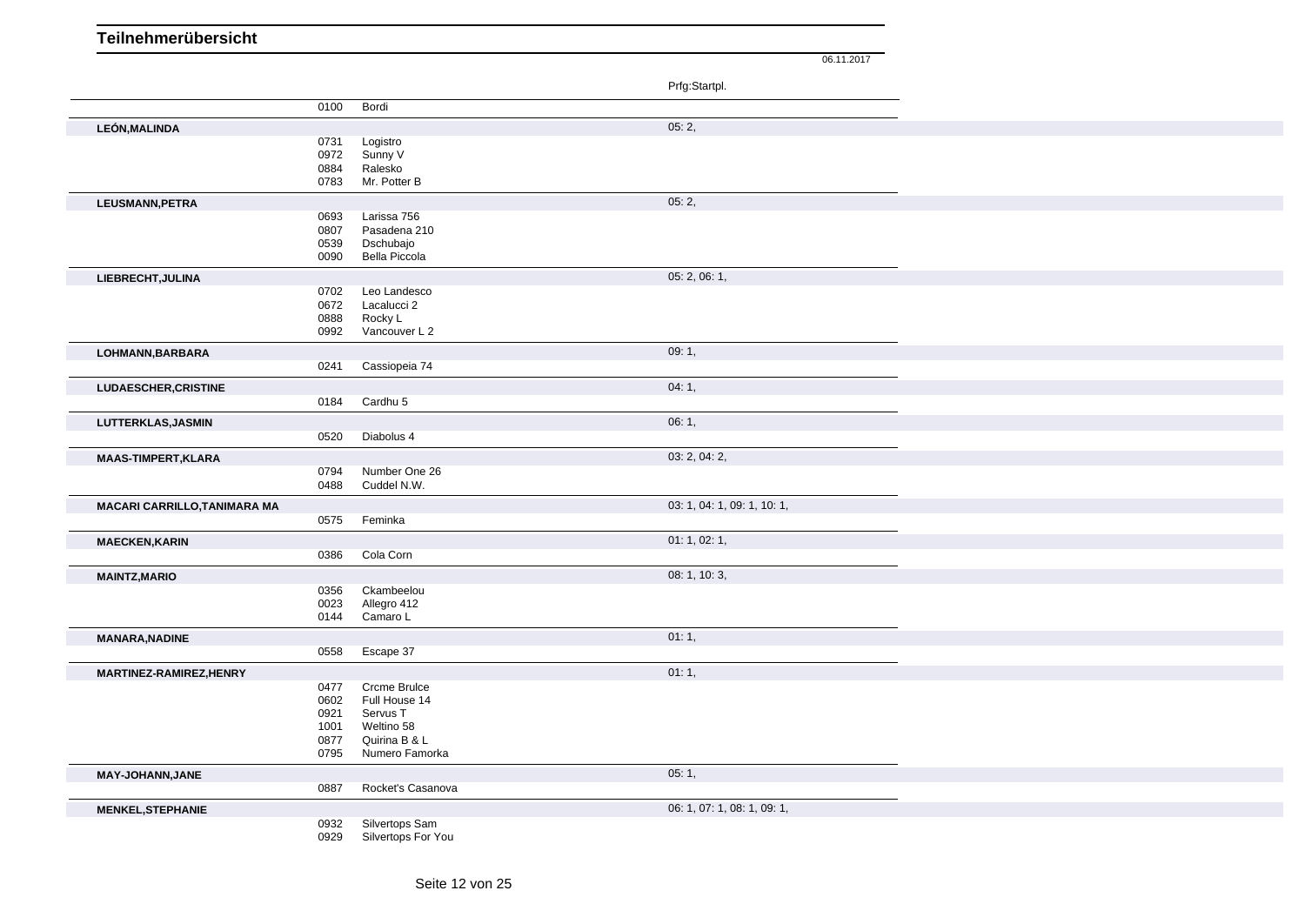|                                |      |                       | Prfg:Startpl.               |  |
|--------------------------------|------|-----------------------|-----------------------------|--|
|                                | 0464 | Cosmopolitan 31       |                             |  |
|                                | 0243 | Cassona 2             |                             |  |
|                                | 0217 | Cascada L             |                             |  |
|                                | 0752 | Luca 106              |                             |  |
|                                | 0908 | Sangreal              |                             |  |
|                                | 0014 | <b>Agate Power</b>    |                             |  |
|                                | 0249 | Cat Balou 30          |                             |  |
|                                | 0931 | Silvertops Quintina   |                             |  |
|                                | 0261 | Cayne                 |                             |  |
|                                | 0930 | Silvertops Nuntius    |                             |  |
|                                | 0227 | <b>Casper Curious</b> |                             |  |
|                                | 0928 | Silvertops Chacco     |                             |  |
| <b>MERSCHFORMANN, MARKUS</b>   |      |                       | 03: 1, 04: 1,               |  |
|                                | 0651 | Insomnia de Carmel    |                             |  |
|                                |      |                       |                             |  |
| <b>MEYER ZU BENTRUP, KIM</b>   |      |                       | 06: 1, 09: 1,               |  |
|                                | 0318 | Chiceria P            |                             |  |
| <b>MEYER ZU BENTRUP, LAURA</b> |      |                       | 06:1,                       |  |
|                                | 0445 | Cora RS               |                             |  |
| <b>MEYER, LUCCA</b>            |      |                       | 03:1,                       |  |
|                                | 0143 | Calvin 104            |                             |  |
|                                | 0301 | Charlotta van Adel    |                             |  |
|                                |      |                       |                             |  |
| <b>MOELTGEN, MAJA</b>          |      |                       | 01: 1, 02: 1, 07: 1, 08: 1, |  |
|                                | 0548 | <b>ECLAIR</b>         |                             |  |
| <b>MUKE,LAURA</b>              |      |                       | 05:1,                       |  |
|                                | 0231 | Cassandra 324         |                             |  |
|                                |      |                       |                             |  |
| <b>MUNSBERG, HENRY</b>         |      |                       | 05: 1, 06: 1,               |  |
|                                | 0568 | Falcon Crest 2        |                             |  |
|                                | 0357 | Clairchen 7           |                             |  |
|                                | 0809 | Passo Di Danza        |                             |  |
|                                | 0897 | Saba du Bocage        |                             |  |
| NADICKSBERND, THERESA          |      |                       | 05:1,                       |  |
|                                | 0882 | Qumaira 3             |                             |  |
| NIEBERG, MAX                   |      |                       | 02: 2, 03: 2, 04: 2,        |  |
|                                | 0805 | Par de Priamos        |                             |  |
|                                | 0371 | Clitschko 7           |                             |  |
|                                | 0001 | A Conto Son           |                             |  |
|                                | 0162 | Cantara 81            |                             |  |
|                                | 0608 | Gatsby 162            |                             |  |
|                                | 0593 | Foster 39             |                             |  |
|                                | 0385 | Cojak 8               |                             |  |
|                                | 0425 | Contador 28           |                             |  |
|                                | 0061 | Baccord               |                             |  |
|                                | 0322 | Chilly 15             |                             |  |
|                                | 0434 | Cookie 62             |                             |  |
|                                | 0466 | Cotopaxi 8            |                             |  |
|                                | 0847 | Quax 79               |                             |  |
|                                | 0595 | Frau Meyer 3          |                             |  |
|                                | 0179 | Caramba 91            |                             |  |
|                                | 0857 | Quibelle de la coeur  |                             |  |
|                                | 0438 | Cool Pleasure 2       |                             |  |
|                                |      |                       |                             |  |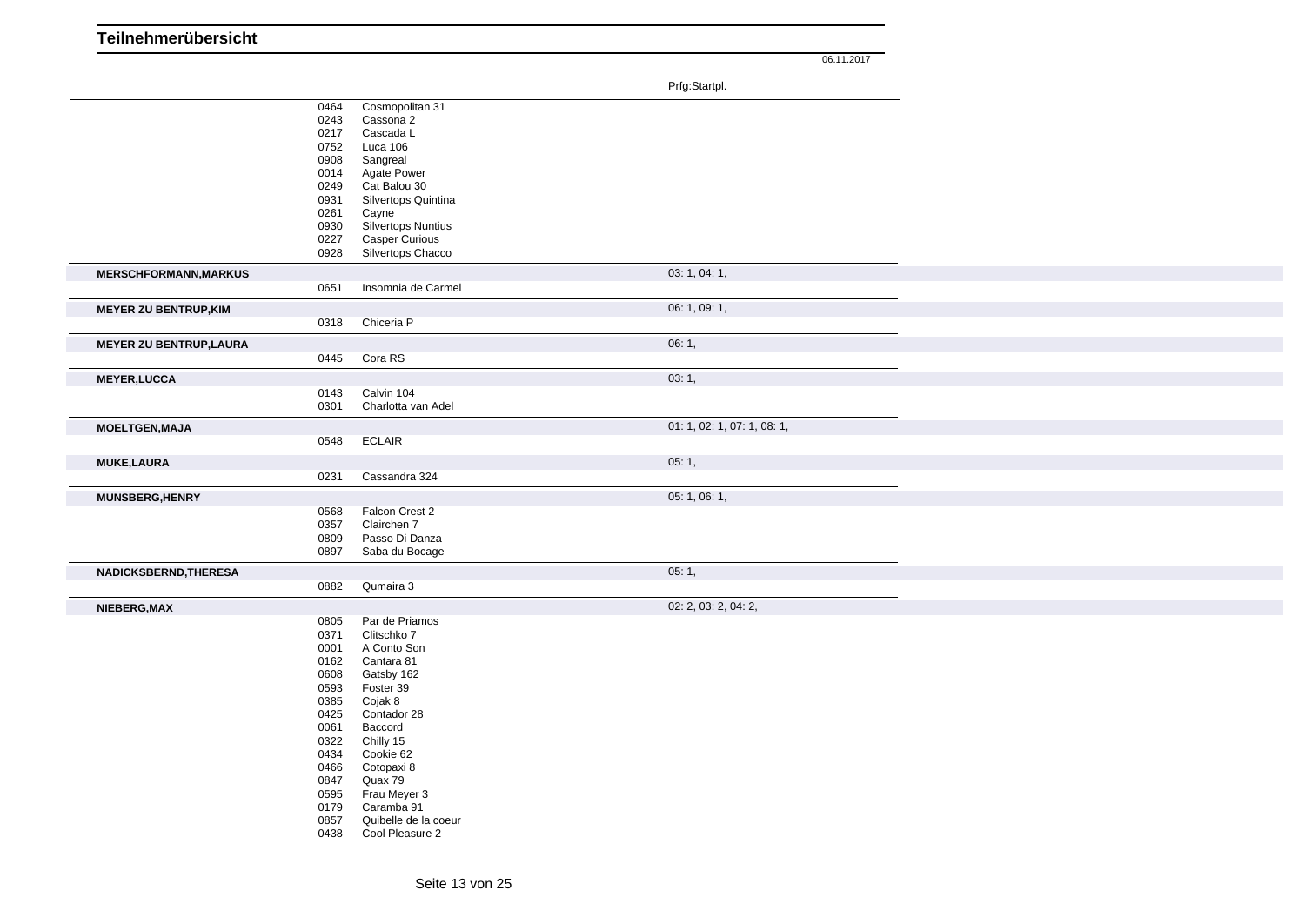| Teilnehmerübersicht      |              |                                 |                                           |
|--------------------------|--------------|---------------------------------|-------------------------------------------|
|                          |              |                                 | 06.11.2017                                |
|                          |              |                                 |                                           |
|                          |              |                                 | Prfg:Startpl.                             |
|                          | 0820<br>0003 | Piko's Prince<br>Abbeygail T    |                                           |
|                          | 0156         | Cannon 25                       |                                           |
|                          | 0652         | Inyou                           |                                           |
|                          | 1012         | Zenegal                         |                                           |
|                          | 0278<br>0210 | Centuro<br>Caruso 587           |                                           |
|                          | 0310         | Chelsey 21                      |                                           |
|                          | 0902         | Saigon 40                       |                                           |
|                          | 0262         | Cayu                            |                                           |
|                          | 0449<br>0138 | Corfu 8<br>Calla white          |                                           |
|                          | 0430         | Conthea 2                       |                                           |
| NIEHUES, JOCHEN          |              |                                 | 01: 2, 02: 1,                             |
|                          | 0424         | Conrouet                        |                                           |
|                          | 0996         | Very Charming                   |                                           |
|                          | 0791         | Nobbie                          |                                           |
| NIEHUES, KATJA           |              |                                 | 06:1,                                     |
|                          | 0960         | Stanton 3                       |                                           |
|                          | 0665<br>0802 | <b>Klein Petty</b><br>Oscar 112 |                                           |
|                          | 0942         | Smilla 108                      |                                           |
| NORDSTROEM, ANNINA       |              |                                 | 09: 2, 10: 2,                             |
|                          | 0685         | Landser 17                      |                                           |
|                          | 0187         | Carinetta                       |                                           |
| OFNER, ALEXANDER         |              |                                 | 01: 2, 02: 1,                             |
|                          | 0176         | Cara Mia 86                     |                                           |
|                          | 0367<br>0828 | Click like boom<br>Pretender 26 |                                           |
|                          | 0483         | Cross My Way                    |                                           |
|                          | 0592         | For the Best 2                  |                                           |
|                          | 0293         | Chapeu M                        |                                           |
| <b>OHMEN, NILS</b>       |              |                                 | 03: 1, 04: 1,                             |
|                          | 0202         | Carolo 10                       |                                           |
|                          | 0448         | Corex                           |                                           |
| <b>OSTERHOLT, PIA</b>    |              |                                 | 03: 1, 06: 1,                             |
|                          | 0240<br>0710 | Cassiopaya 8<br>Levisto 9       |                                           |
|                          | 0523         | Diamira 3                       |                                           |
|                          | 0085         | Be Happy 64                     |                                           |
|                          | 0284         | Chaccovio                       |                                           |
|                          | 0948         | Souvenir SM                     |                                           |
| <b>OSTERMEYER, ACHIM</b> |              |                                 | 01: 1, 02: 1, 09: 2, 10: 2,               |
|                          | 0126<br>0686 | Calao 2<br>Langali              |                                           |
|                          | 0223         | Casjopaja 4                     |                                           |
|                          | 0800         | Olympic Silver                  |                                           |
| <b>OVERMEYER, WIEBKE</b> |              |                                 | 06:1,                                     |
|                          | 0899         | Safir 24                        |                                           |
| PACHECO, ADOLFO          |              |                                 | 01: 2, 02: 1, 03: 1, 04: 1, 07: 1, 10: 1, |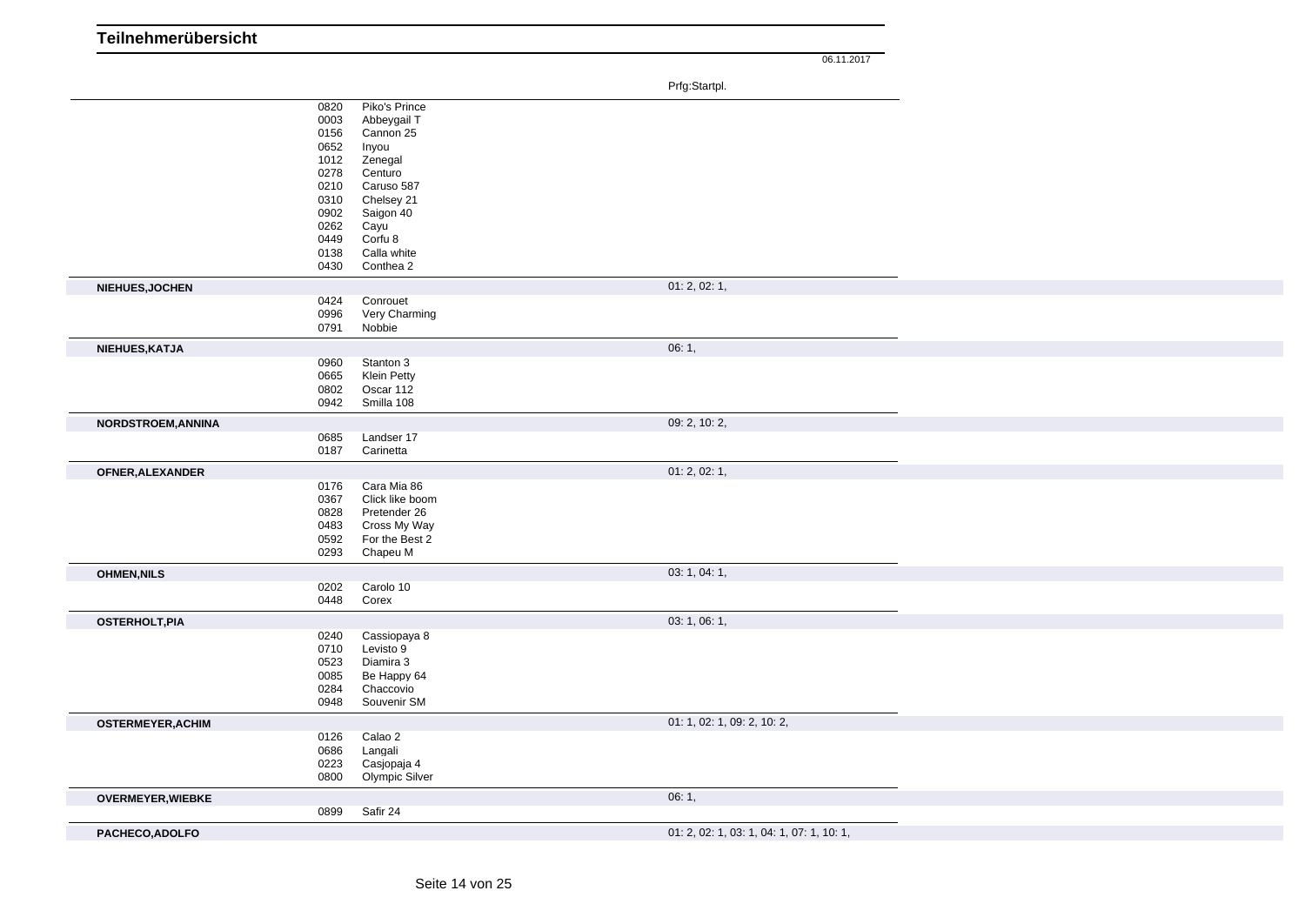| Teilnehmerübersicht |              |                                  |       |                      |
|---------------------|--------------|----------------------------------|-------|----------------------|
|                     |              |                                  |       | 06.11.2017           |
|                     |              |                                  |       |                      |
|                     |              |                                  |       | Prfg:Startpl.        |
|                     | 0380<br>0361 | Coconella 8<br>Clarina 11        |       |                      |
|                     | 0316         | Chicago's Boy                    |       |                      |
|                     | 0079         | Baroness 363                     |       |                      |
|                     | 0749         | Lovely's Loreley                 |       |                      |
|                     | 0559         | <b>Escorial K</b>                |       |                      |
|                     | 0609         | Gaudi de Fee                     |       |                      |
|                     | 0645         | Holland                          |       |                      |
|                     | 0648         | Idem Dito De Fee                 |       |                      |
|                     | 0662<br>0915 | Kartago van den Bos              |       |                      |
|                     |              | Scoobydoo Gang                   |       |                      |
| PACHECO, IMKE       |              |                                  |       | 07: 1, 09: 1, 10: 1, |
|                     | 0316         | Chicago's Boy                    |       |                      |
|                     | 0079<br>0749 | Baroness 363<br>Lovely's Loreley |       |                      |
|                     | 0559         | <b>Escorial K</b>                |       |                      |
|                     | 0011         | Activo 2                         |       |                      |
|                     | 0609         | Gaudi de Fee                     |       |                      |
|                     | 0662         | Kartago van den Bos              |       |                      |
|                     | 0553         | Elstar 3                         |       |                      |
| PAGANETTY, NELE     |              |                                  |       | 09: 1, 10: 1,        |
|                     | 0780         | Montellino 2                     |       |                      |
|                     | 0224         | Caspar 237                       |       |                      |
|                     | 0160         | Cantaloupe 7                     |       |                      |
| PAVEL, VIKTORIA     |              |                                  |       | 07: 1, 08: 1,        |
|                     | 0823         | Podolski 5                       |       |                      |
|                     | 0485         | Crusados                         |       |                      |
|                     | 0159<br>0054 | Cant 3<br>Aston 14               |       |                      |
|                     | 0309         | Chelsea 98                       |       |                      |
|                     | 0478         | Creme de Coco                    |       |                      |
|                     | 0554         | Elton 63                         |       |                      |
|                     | 0215         | Casanova N.W.                    |       |                      |
|                     | 0918         | Seebär                           |       |                      |
|                     | 0099         | Boomer 46                        |       |                      |
| PERREVOORT, LEA     |              |                                  |       | 05: 1, 06: 1,        |
|                     | 0312         | Chester 217                      |       |                      |
|                     | 0987         | Valdes de Belleme                |       |                      |
| PLEIE, SABRINA      |              |                                  |       | 05: 1, 06: 1,        |
|                     | 0600         | Fritzi P                         |       |                      |
| POHLMANN, ALEXANDRA |              |                                  | 06:1, |                      |
|                     | 0489         | Cula                             |       |                      |
|                     | 0540         | Dunya 6                          |       |                      |
| POTTHOFF, ALEXANDER |              |                                  |       | 03: 2, 04: 2,        |
|                     | 0825         | Potthoff's Cashmir               |       |                      |
|                     | 0868         | Quinara 27                       |       |                      |
|                     | 0601         | FST Amarone M                    |       |                      |
|                     | 0826         | Potthoff's Think Well            |       |                      |
|                     | 0045         | Apanatschi 90                    |       |                      |
|                     | 0405         | Con Borrat                       |       |                      |
|                     | 0952<br>0332 | Spike 91<br>Chocomel M           |       |                      |
|                     |              |                                  |       |                      |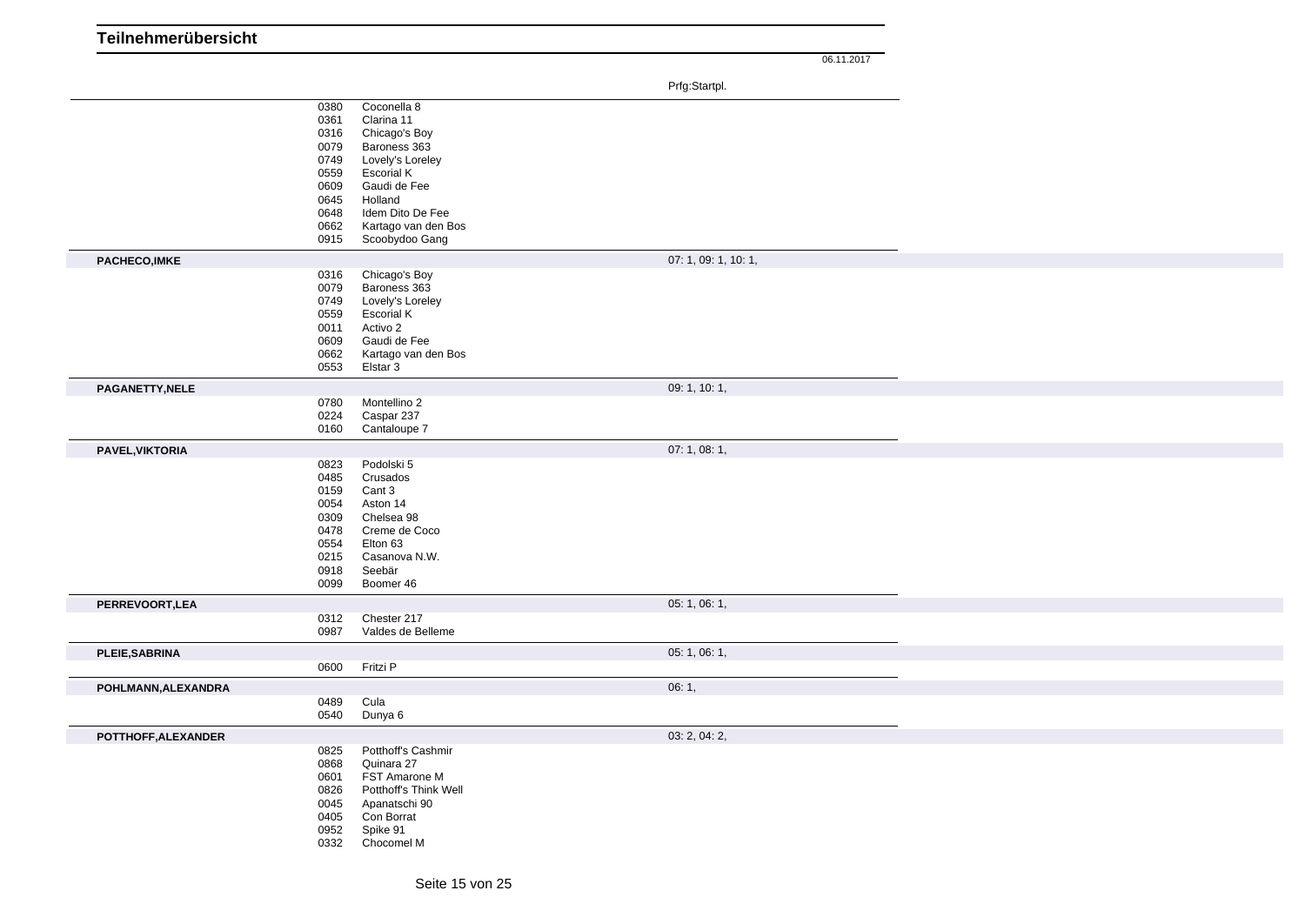| Teilnehmerübersicht |  |
|---------------------|--|
|                     |  |

|                      |      |                          | Prfg:Startpl.                      |  |
|----------------------|------|--------------------------|------------------------------------|--|
|                      | 0221 | Cashmir's kleiner Prinz  |                                    |  |
|                      | 0225 | Caspar 249               |                                    |  |
|                      | 0497 | Cyndy 2                  |                                    |  |
|                      | 0881 | Quitte 18                |                                    |  |
|                      | 0890 | Rollercoaster 2          |                                    |  |
|                      | 0475 | Crazy-Calisha            |                                    |  |
|                      | 0137 | Calita 11                |                                    |  |
|                      | 0046 | Aquina 21                |                                    |  |
|                      | 0132 | Calimera 54              |                                    |  |
|                      | 0033 | Amita V                  |                                    |  |
|                      | 0476 | Crazy-Greta              |                                    |  |
|                      | 0177 | Caracara MM              |                                    |  |
|                      | 0936 | Sir Poldi 4              |                                    |  |
|                      | 0775 | Mia-Montender            |                                    |  |
|                      | 0751 | Lubalon                  |                                    |  |
|                      | 0761 | Luke Skywalker 79        |                                    |  |
|                      | 0398 | Come il faut's Rubin     |                                    |  |
|                      | 0671 | La vie 57                |                                    |  |
| POTTHOFF, ALINA-NOEL |      |                          | 06: 1, 07: 2, 08: 2, 09: 2, 10: 2, |  |
|                      | 0825 | Potthoff's Cashmir       |                                    |  |
|                      | 0868 | Quinara 27               |                                    |  |
|                      | 0601 | FST Amarone M            |                                    |  |
|                      | 0826 | Potthoff's Think Well    |                                    |  |
|                      | 0045 | Apanatschi 90            |                                    |  |
|                      | 0405 | Con Borrat               |                                    |  |
|                      | 0952 | Spike 91                 |                                    |  |
|                      | 0332 | Chocomel M               |                                    |  |
|                      | 0221 | Cashmir's kleiner Prinz  |                                    |  |
|                      | 0225 | Caspar 249               |                                    |  |
|                      | 0497 | Cyndy 2                  |                                    |  |
|                      | 0881 | Quitte 18                |                                    |  |
|                      | 0890 | Rollercoaster 2          |                                    |  |
|                      | 0475 | Crazy-Calisha            |                                    |  |
|                      | 0137 | Calita 11                |                                    |  |
|                      | 0046 | Aquina 21                |                                    |  |
|                      | 0132 | Calimera 54              |                                    |  |
|                      | 0033 | Amita V                  |                                    |  |
|                      | 0476 | Crazy-Greta              |                                    |  |
|                      | 0177 | Caracara MM              |                                    |  |
|                      | 0951 | Speranza 6               |                                    |  |
|                      | 0936 | Sir Poldi 4              |                                    |  |
|                      | 0775 | Mia-Montender            |                                    |  |
|                      | 0751 | Lubalon                  |                                    |  |
|                      | 0761 | Luke Skywalker 79        |                                    |  |
|                      | 0398 | Come il faut's Rubin     |                                    |  |
| PROKOPY, VIOLA       |      |                          | 05:1,                              |  |
|                      | 1008 | Wivus                    |                                    |  |
|                      | 0525 | Diana 1149               |                                    |  |
|                      | 0528 | Dincenzo                 |                                    |  |
|                      |      |                          | 07:3,08:1,                         |  |
| PUHLMANN, SANDRA     | 0576 | Femme Fatale L           |                                    |  |
|                      | 0285 | Chaleppo                 |                                    |  |
|                      | 0363 | <b>Classic Addiction</b> |                                    |  |
|                      | 0758 | Luigi 267                |                                    |  |
|                      |      |                          |                                    |  |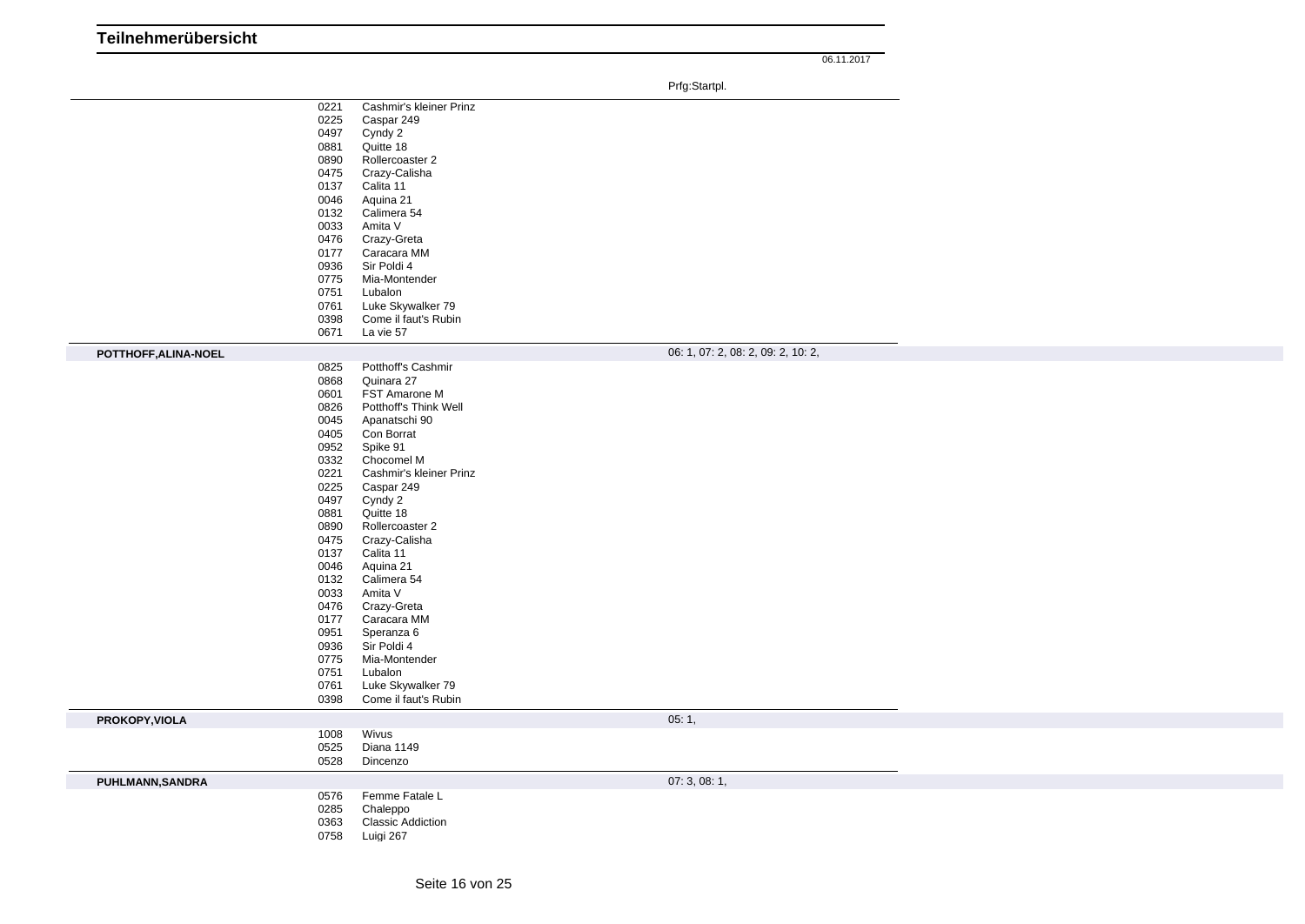| Teilnehmerübersicht    |              |                                          |                                           |
|------------------------|--------------|------------------------------------------|-------------------------------------------|
|                        |              |                                          | 06.11.2017                                |
|                        |              |                                          |                                           |
|                        |              |                                          | Prfg:Startpl.                             |
|                        | 0991         | Van Lou                                  |                                           |
|                        | 0750<br>0064 | Lu Lou<br><b>Baladin Du Scion</b>        |                                           |
|                        |              |                                          |                                           |
| RADEMACHER, KIM        |              |                                          | 01: 2, 02: 1, 07: 2, 08: 1,               |
|                        | 0006<br>0840 | Abou Lagraa<br>Quantify                  |                                           |
|                        |              |                                          |                                           |
| RAUDE, FELIX           | 0629         | Grotta                                   | 06:1,                                     |
|                        | 0924         | Shubani 2                                |                                           |
| <b>REID, CHLOE</b>     |              |                                          | 03: 1, 04: 1,                             |
|                        | 0909         | Santauer                                 |                                           |
|                        |              |                                          | 07:1,08:1,                                |
| <b>REIMANN, NEELE</b>  | 0474         | Crazy Cory S                             |                                           |
|                        |              |                                          |                                           |
| <b>RENSEN, JENS</b>    |              |                                          | 03: 2, 04: 2,                             |
|                        | 0844<br>0105 | Quatar 3<br>Burrita                      |                                           |
|                        |              |                                          |                                           |
| RENZEL, MARKUS         | 0860         | Quick Step 53                            | 01: 2, 02: 2, 07: 2, 08: 2, 09: 2, 10: 2, |
|                        | 0230         | Casqero                                  |                                           |
|                        | 0965         | Stella 981                               |                                           |
|                        | 0226         | Casper 389                               |                                           |
|                        | 0994<br>0360 | Vermont 22<br>Clärchen 32                |                                           |
|                        | 0274         | Cenia 10                                 |                                           |
|                        | 0620         | Gipsy 1134                               |                                           |
|                        | 0250         | Catenda                                  |                                           |
|                        | 0345         | Cierra 3                                 |                                           |
|                        | 0114<br>0639 | Cabanero 2<br>Hermione Jean              |                                           |
|                        | 0581         | Firenzo 6                                |                                           |
| REYER, CHIARA          |              |                                          | 07: 1, 10: 1,                             |
|                        | 0832         | Pyconda                                  |                                           |
|                        | 0267         | Cederic 7                                |                                           |
|                        | 0313         | Chiara 323                               |                                           |
| REYER, JOLINE          |              |                                          | 05:1,                                     |
|                        |              |                                          |                                           |
| RIETHMUELLER, JOHANNA  |              |                                          | 05: 1, 06: 1,                             |
|                        | 0145         | Camelot 90                               |                                           |
|                        | 0544         | Ebby B                                   |                                           |
|                        | 0329         | Chocko Chacker SP WE                     |                                           |
| <b>RIJKENS, JANINE</b> |              |                                          | 02: 2, 03: 2, 04: 1, 08: 1, 09: 2, 10: 2, |
|                        | 0110         | C-Vier 2                                 |                                           |
|                        | 0572<br>0091 | <b>Favourite Dollar</b><br>Belladonna 42 |                                           |
|                        | 0275         | Cenito 4                                 |                                           |
|                        | 0355         | Ciro 7                                   |                                           |
| RIOSSA, GAJ            |              |                                          | 03:1,                                     |
|                        | 0906         | Samurai 501                              |                                           |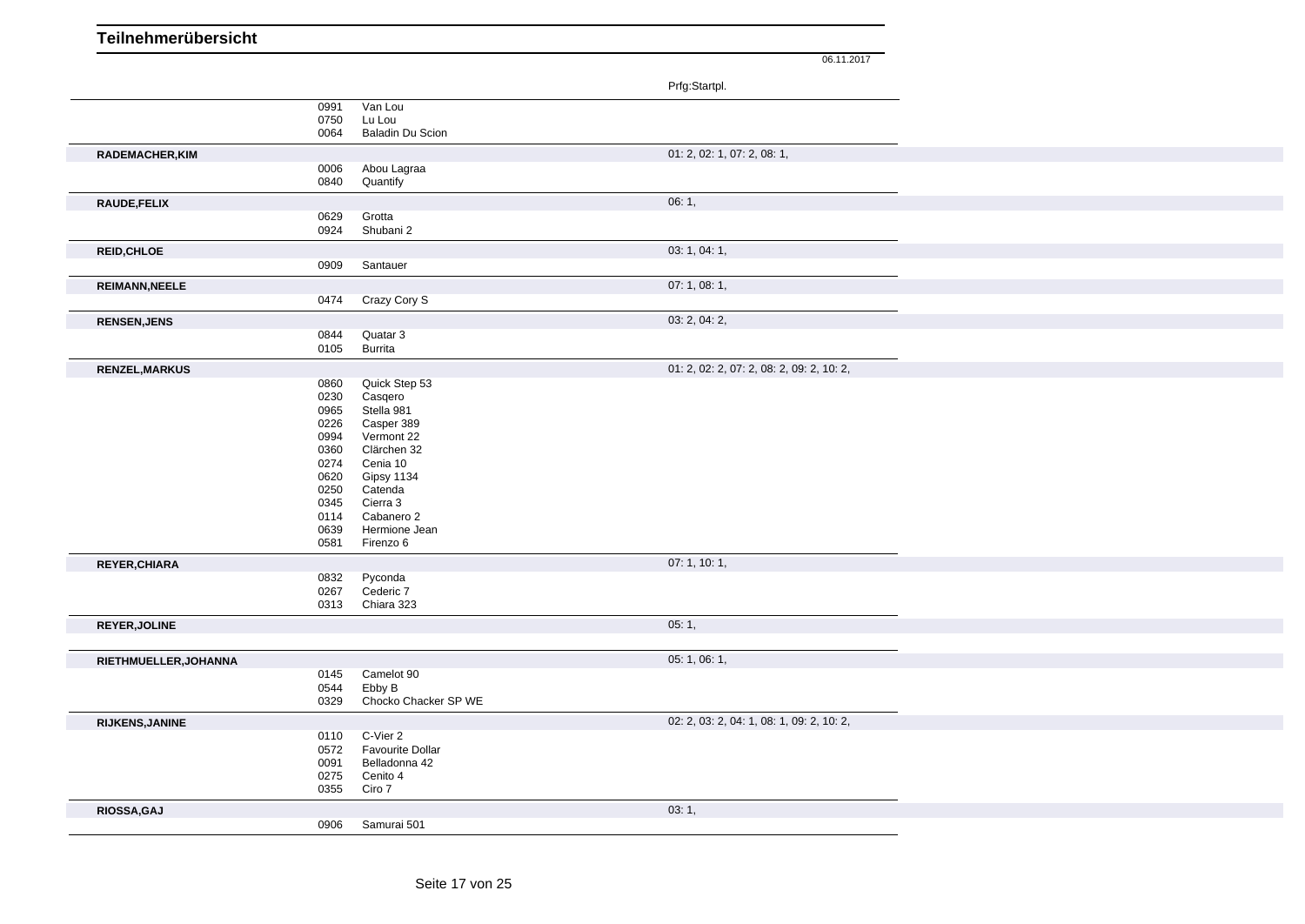| Teilnehmerübersicht         |              |                                     | 06.11.2017                  |
|-----------------------------|--------------|-------------------------------------|-----------------------------|
|                             |              |                                     |                             |
|                             |              |                                     | Prfg:Startpl.               |
|                             |              |                                     | 03: 2, 04: 2,               |
| ROEDE, ANNIKA               | 0149         | Can Do 7                            |                             |
|                             | 0146         | Camilla 105                         |                             |
|                             | 0760         | Luizard                             |                             |
|                             | 0943         | SnapJet                             |                             |
| ROTHENBERGER, ISABEL        |              |                                     | 01: 1, 02: 1, 08: 1,        |
|                             | 0403         | Compagnon R                         |                             |
| <b>RUEDER, HANS-THORBEN</b> |              |                                     | 07: 2, 08: 2, 09: 2, 10: 1, |
|                             | 0462         | Cortez EGE                          |                             |
|                             | 0402         | Compagnon 9                         |                             |
|                             | 0985         | Upsala 25                           |                             |
|                             | 0735         | Lone Star 14                        |                             |
|                             | 0333         | Chonz 'o Rose                       |                             |
|                             | 0676         | Lady Lissabon                       |                             |
|                             | 0031         | Amba 9                              |                             |
|                             | 0190<br>0426 | Carla 179<br>Contendra 37           |                             |
|                             | 0666         | Kool Kaya A                         |                             |
|                             | 0849         | Queen Cara                          |                             |
|                             | 0934         | Singu                               |                             |
|                             | 0388         | Cold Water                          |                             |
|                             | 0831         | Pure Pitu                           |                             |
|                             | 0979         | <b>Travenort's Novalis</b>          |                             |
|                             | 0347         | <b>Cilley Rose</b>                  |                             |
|                             | 0416         | Conley 22                           |                             |
|                             | 0468         | Courage 138                         |                             |
|                             | 0580<br>0980 | Firefox GD<br>Travenort's Querulant |                             |
|                             | 0401         | Commander 34                        |                             |
|                             | 0681         | Lancor 2                            |                             |
|                             | 0889         | Rolexa HU                           |                             |
|                             | 0505         | Dakota 420                          |                             |
| <b>SAKAKINI, ANDRE</b>      |              |                                     | 09:1,                       |
|                             | 0973         | Sunshine 555                        |                             |
|                             | 0670         | La Couleur 5                        |                             |
|                             | 0452         | Cornado Queen                       |                             |
|                             | 0095         | Bestinov v.L.                       |                             |
|                             | 0975         | Syriana SH                          |                             |
| SAKAKINI,LARA               |              |                                     | 09:1,                       |
|                             | 0973         | Sunshine 555                        |                             |
|                             | 0670         | La Couleur 5                        |                             |
|                             | 0452         | Cornado Queen                       |                             |
|                             | 0095         | Bestinov v.L.                       |                             |
|                             | 0975         | Syriana SH                          |                             |
| SAKATA, ATSUSHI             |              |                                     | 01: 2, 02: 2, 09: 2, 10: 2, |
|                             | 0008         | Acanfora                            |                             |
|                             | 0837         | Quacord                             |                             |
|                             | 0130         | California HL                       |                             |
|                             | 0590         | for Leo M                           |                             |
|                             | 0010         | Actiongirl                          |                             |
|                             | 0216         | Casarinjo                           |                             |
|                             | 0094         | Berith                              |                             |
|                             | 1016         | Zombie 10                           |                             |
|                             |              |                                     |                             |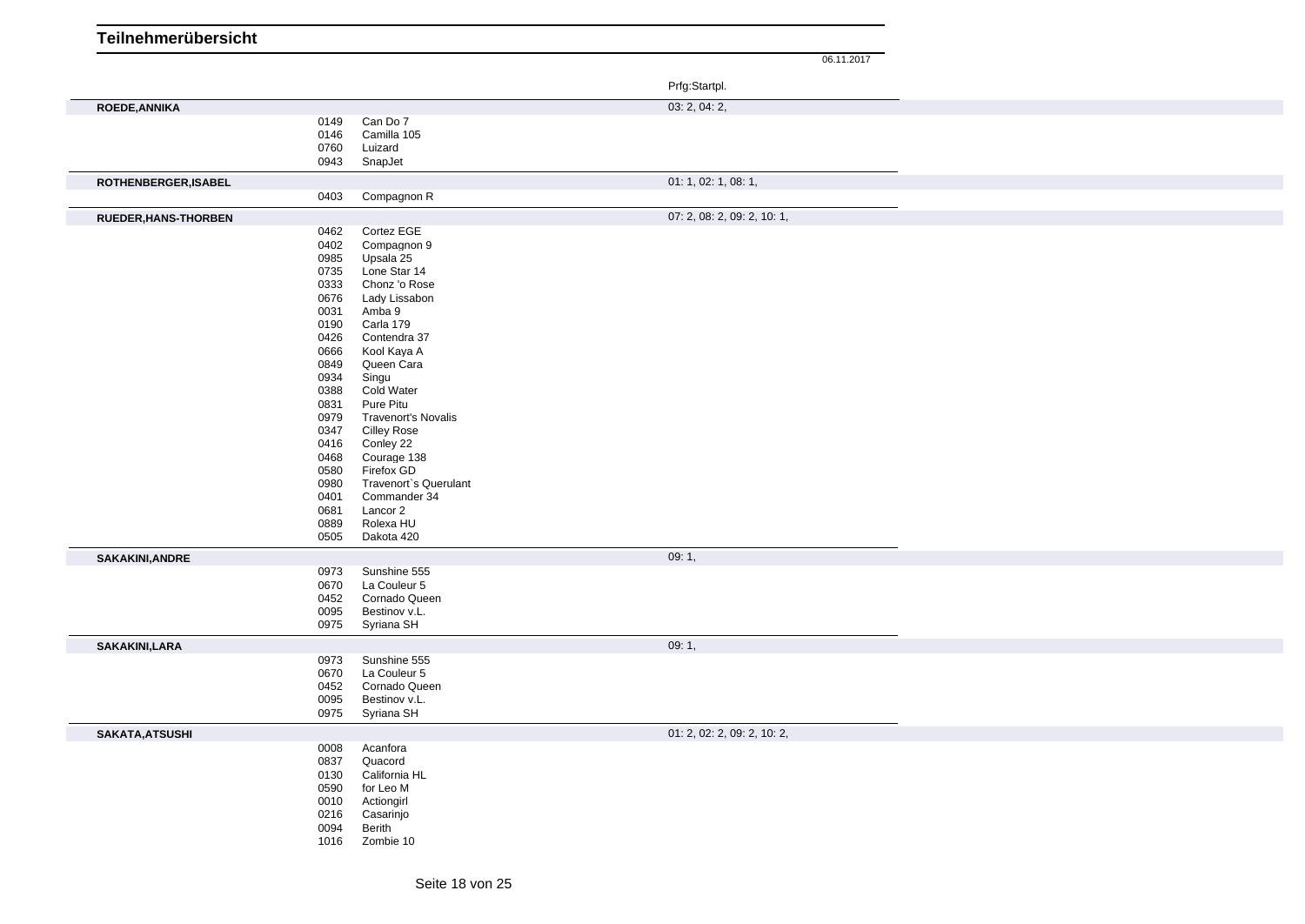| Teilnehmerübersicht          |              |                                 |                             |
|------------------------------|--------------|---------------------------------|-----------------------------|
|                              |              |                                 | 06.11.2017                  |
|                              |              |                                 |                             |
|                              |              |                                 | Prfg:Startpl.               |
|                              | 0277<br>0720 | Cento Chicco<br>Lionley         |                             |
|                              | 0121         | Caipirinha D                    |                             |
|                              | 0618         | Giorgio Armanie                 |                             |
|                              | 0987         | Valdes de Belleme               |                             |
|                              | 0552         | Elegant V.D.W.                  |                             |
| <b>SCHAEFER, ARMIN JUN.</b>  |              |                                 | 03: 1, 04: 2,               |
|                              | 0677         | Ladylover 5                     |                             |
|                              | 0770         | Manhattan Blue                  |                             |
|                              | 0350         | Cincinnati Gun                  |                             |
|                              | 0913         | Schmuckstück 3                  |                             |
|                              | 0068<br>0103 | Baldur <sub>75</sub><br>Bubalou |                             |
|                              | 0937         | Sixpack 5                       |                             |
|                              | 0157         | Cannonball 13                   |                             |
|                              | 0622         | Gletscher Eis B                 |                             |
| <b>SCHARLAU, DOROTHEE</b>    |              |                                 | 03: 1, 04: 1,               |
|                              | 0466         | Cotopaxi 8                      |                             |
| <b>SCHERER, KATRIN</b>       |              |                                 | 06:1,                       |
|                              | 0945         | Sofie von Grafeld               |                             |
|                              | 0772         | Mc Gee 3                        |                             |
|                              | 0007         | Absolut Cool                    |                             |
| <b>SCHILLING, CHRISTIAN</b>  |              |                                 | 09: 1, 10: 1,               |
|                              | 0571         | Farbecht 2                      |                             |
|                              | 0182         | Carat 118                       |                             |
|                              | 0283         | Chaccorel                       |                             |
| <b>SCHILLING, SUSANNE</b>    |              |                                 | 07: 1, 08: 1, 09: 1, 10: 1, |
|                              | 0571         | Farbecht 2                      |                             |
|                              | 0182<br>0283 | Carat 118<br>Chaccorel          |                             |
|                              |              |                                 |                             |
| <b>SCHLAMANN, MARKUS</b>     |              |                                 | 08:1,                       |
|                              | 0669         | La Coco 4                       |                             |
| <b>SCHLENKER, PAULA</b>      |              |                                 | 07: 1, 08: 1, 09: 1, 10: 1, |
|                              | 0916         | Scrabble GP                     |                             |
|                              | 0128         | Calera 7                        |                             |
| SCHMIDT, JOSEPHIN            |              |                                 | 08: 1, 09: 1, 10: 1,        |
|                              | 0411         | Concetto 16                     |                             |
|                              | 0578         | Finley 99                       |                             |
| <b>SCHNIEDERS, CLAUDIA</b>   |              |                                 | 05:1,                       |
|                              | 0812         | Pedro 851                       |                             |
| <b>SCHOCKEMOEHLE, VIVIEN</b> |              |                                 | 01: 1, 07: 1,               |
|                              | 0487         | CSF Mr Kroon                    |                             |
| <b>SCHOEN, METTE</b>         |              |                                 | 01:1,06:1,                  |
|                              | 0640         | <b>HET Desert Pearl</b>         |                             |
|                              | 0967         | Sterne vd Vosberg               |                             |
| <b>SCHOLZ, KARLA</b>         |              |                                 | 05: 1, 06: 1,               |
|                              | 0117         | Cadbury Bournville              |                             |

Pedro 851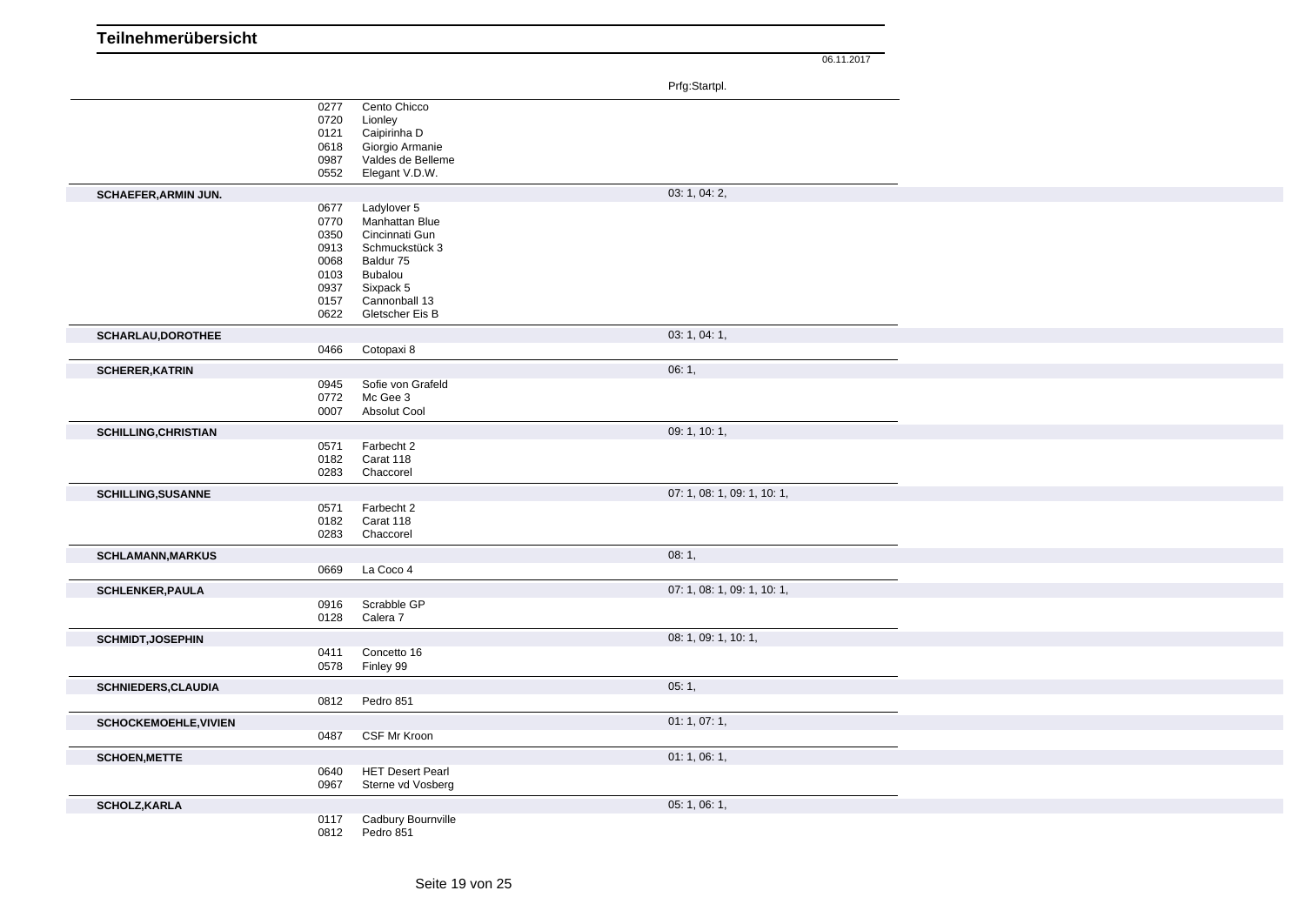| Teilnehmerübersicht |  |
|---------------------|--|
|                     |  |

|                                   |              |                            | Prfg:Startpl.        |
|-----------------------------------|--------------|----------------------------|----------------------|
|                                   |              |                            |                      |
|                                   | 0238<br>0151 | Cassijas                   |                      |
|                                   |              | Canberra 48                |                      |
| <b>SCHULZE SCHLEITHOFF, FRANZ</b> |              |                            | 01: 1, 02: 1, 09: 3, |
|                                   | 0159         | Cant 3                     |                      |
|                                   | 0054         | Aston 14                   |                      |
|                                   | 0309         | Chelsea 98                 |                      |
|                                   | 0490         | Cumba                      |                      |
|                                   | 0215         | Casanova N.W.              |                      |
| <b>SCHULZE TOPPHOFF, BERND</b>    |              |                            | 09:1,                |
|                                   | 0978         | Travenort's Casa Grande    |                      |
|                                   | 0376         | Cobos                      |                      |
|                                   | 0407         | Con te mio                 |                      |
|                                   | 0460         | Corpicco                   |                      |
|                                   | 0774         | Mentos Junior 2            |                      |
|                                   | 0900         | Safira 24                  |                      |
|                                   | 0325         | Chin Win                   |                      |
|                                   | 0699         | Le Point KOE               |                      |
|                                   | 0054         | Aston 14                   |                      |
|                                   | 0663         | Kastanienhof Rock 'n' Roll |                      |
|                                   | 0004         | Abercrombie 6              |                      |
|                                   | 0440         | Cooper 149                 |                      |
|                                   | 0414         | Concordess DB              |                      |
|                                   | 0026<br>0024 | Amadeus 998                |                      |
|                                   | 0153         | Alphajet DB<br>Candela 72  |                      |
|                                   | 0213         | Casandra 73                |                      |
|                                   | 0450         | Corianos 2                 |                      |
|                                   | 0245         | Castina 3                  |                      |
|                                   | 0072         | Balou 783                  |                      |
|                                   | 0867         | Quinar 7                   |                      |
|                                   | 0057         | Avantus 4                  |                      |
|                                   | 0264         | Cebra DB                   |                      |
|                                   | 0060         | Babalou As                 |                      |
|                                   | 0365         | Clemens de la Lande        |                      |
|                                   | 0982         | True Blue 10               |                      |
|                                   | 0196         | Carlotta 290               |                      |
|                                   | 0258         | Cayenne 244                |                      |
|                                   |              |                            | 10:1,                |
| <b>SCHULZE TOPPHOFF,LISA</b>      | 0978         | Travenort's Casa Grande    |                      |
|                                   | 0376         | Cobos                      |                      |
|                                   | 0407         | Con te mio                 |                      |
|                                   | 0460         | Corpicco                   |                      |
|                                   | 0774         | Mentos Junior 2            |                      |
|                                   | 0900         | Safira 24                  |                      |
|                                   | 0325         | Chin Win                   |                      |
|                                   | 0699         | Le Point KOE               |                      |
|                                   | 0004         | Abercrombie 6              |                      |
|                                   | 0440         | Cooper 149                 |                      |
|                                   | 0414         | Concordess DB              |                      |
|                                   | 0026         | Amadeus 998                |                      |
|                                   | 0024         | Alphajet DB                |                      |
|                                   | 0153         | Candela 72                 |                      |
|                                   | 0213         | Casandra 73                |                      |
|                                   | 0450         | Corianos 2                 |                      |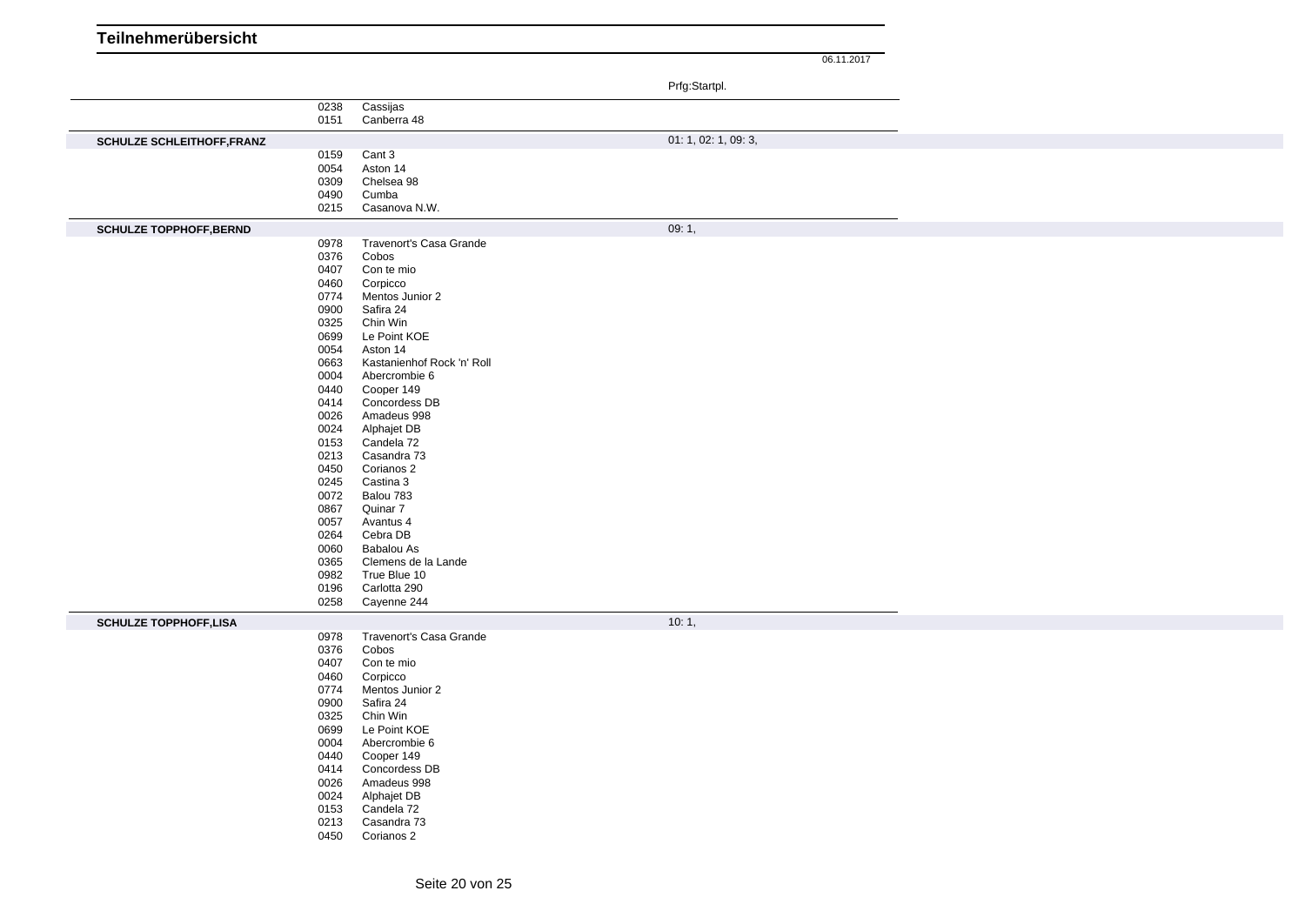| Teilnehmerübersicht              |              |                              |               |            |
|----------------------------------|--------------|------------------------------|---------------|------------|
|                                  |              |                              |               | 06.11.2017 |
|                                  |              |                              | Prfg:Startpl. |            |
|                                  |              |                              |               |            |
|                                  | 0245<br>0072 | Castina 3<br>Balou 783       |               |            |
|                                  | 0057         | Avantus 4                    |               |            |
|                                  | 0264         | Cebra DB                     |               |            |
|                                  | 0821         | Pinocchio S.W.               |               |            |
|                                  | 0060         | <b>Babalou As</b>            |               |            |
|                                  | 0365         | Clemens de la Lande          |               |            |
|                                  | 0196         | Carlotta 290                 |               |            |
| <b>SCHULZE TOPPHOFF, MARIE</b>   |              |                              | 10:1,         |            |
|                                  | 0978         | Travenort's Casa Grande      |               |            |
|                                  | 0376         | Cobos                        |               |            |
|                                  | 0407         | Con te mio                   |               |            |
|                                  | 0460         | Corpicco                     |               |            |
|                                  | 0774<br>0900 | Mentos Junior 2<br>Safira 24 |               |            |
|                                  | 0325         | Chin Win                     |               |            |
|                                  | 0699         | Le Point KOE                 |               |            |
|                                  | 0663         | Kastanienhof Rock 'n' Roll   |               |            |
|                                  | 0004         | Abercrombie 6                |               |            |
|                                  | 0440         | Cooper 149                   |               |            |
|                                  | 0414         | Concordess DB                |               |            |
|                                  | 0026         | Amadeus 998                  |               |            |
|                                  | 0024         | Alphajet DB                  |               |            |
|                                  | 0153         | Candela 72                   |               |            |
|                                  | 0213<br>0450 | Casandra 73                  |               |            |
|                                  | 0245         | Corianos 2<br>Castina 3      |               |            |
|                                  | 0072         | Balou 783                    |               |            |
|                                  | 0867         | Quinar 7                     |               |            |
|                                  | 0057         | Avantus 4                    |               |            |
|                                  | 0264         | Cebra DB                     |               |            |
|                                  | 0060         | <b>Babalou As</b>            |               |            |
|                                  | 0365         | Clemens de la Lande          |               |            |
|                                  | 0196         | Carlotta 290                 |               |            |
| <b>SCHULZE TOPPHOFF, PHILIPP</b> |              |                              | 09:1,         |            |
|                                  | 0978         | Travenort's Casa Grande      |               |            |
|                                  | 0376         | Cobos                        |               |            |
|                                  | 0407         | Con te mio                   |               |            |
|                                  | 0460         | Corpicco                     |               |            |
|                                  | 0774         | Mentos Junior 2              |               |            |
|                                  | 0900         | Safira 24                    |               |            |
|                                  | 0325         | Chin Win<br>Le Point KOE     |               |            |
|                                  | 0699<br>0004 | Abercrombie 6                |               |            |
|                                  | 0440         | Cooper 149                   |               |            |
|                                  | 0414         | Concordess DB                |               |            |
|                                  | 0026         | Amadeus 998                  |               |            |
|                                  | 0024         | Alphajet DB                  |               |            |
|                                  | 0213         | Casandra 73                  |               |            |
|                                  | 0873         | Quinta K 2                   |               |            |
|                                  | 0450         | Corianos 2                   |               |            |
|                                  | 0245         | Castina 3                    |               |            |
|                                  | 0072         | Balou 783                    |               |            |
|                                  | 0057<br>0264 | Avantus 4<br>Cebra DB        |               |            |
|                                  |              |                              |               |            |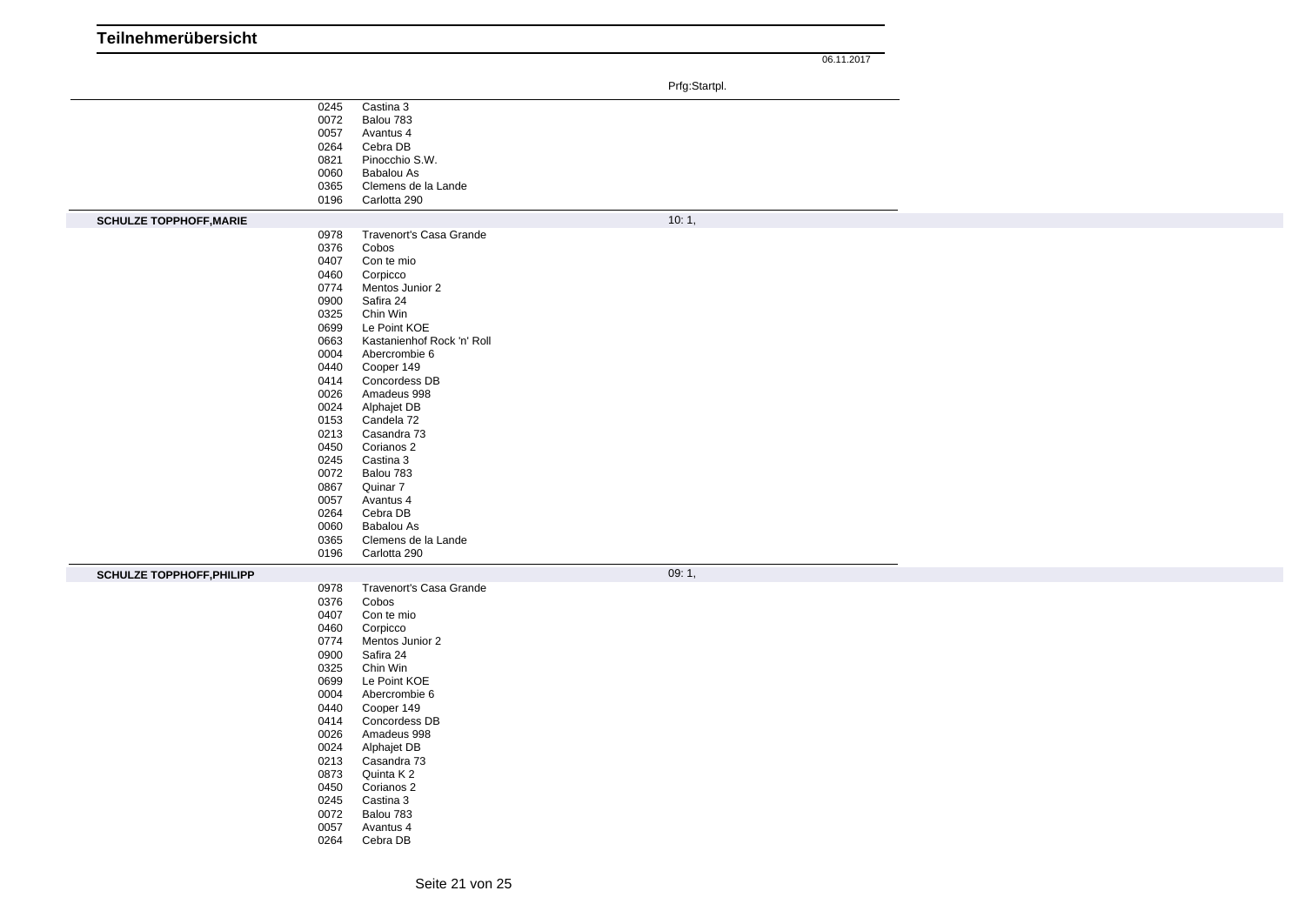| Teilnehmerübersicht |  |
|---------------------|--|
|                     |  |

|                              |                                                                                              |                                                                                                                                                                                          | Prfg:Startpl.                      |  |
|------------------------------|----------------------------------------------------------------------------------------------|------------------------------------------------------------------------------------------------------------------------------------------------------------------------------------------|------------------------------------|--|
|                              | 0060<br>0365<br>0196<br>0047<br>0258<br>0192                                                 | Babalou As<br>Clemens de la Lande<br>Carlotta 290<br>Aquino 63<br>Cayenne 244<br>Carla 229                                                                                               |                                    |  |
| <b>SCHULZE ZURALST, ANNA</b> |                                                                                              |                                                                                                                                                                                          | 05:1,06:1,                         |  |
|                              | 0830                                                                                         | Princess Blue                                                                                                                                                                            |                                    |  |
| <b>SEETHALER, ALICIA</b>     | 0674<br>0798                                                                                 | Lady Elaine M<br>Okidoki 10                                                                                                                                                              | 01: 1, 02: 1, 08: 1, 09: 2,        |  |
| <b>SENNEKAMP, LENA</b>       |                                                                                              |                                                                                                                                                                                          | 01: 1, 03: 2, 04: 2, 07: 3, 08: 1, |  |
|                              | 1009<br>0343<br>0428<br>0962<br>0443                                                         | Wolke 328<br>Cibelle la Mere<br>Contessa 213<br>Starismo<br>Cora 623                                                                                                                     |                                    |  |
| SEVERIT, MERLE               |                                                                                              |                                                                                                                                                                                          | 05:1,                              |  |
|                              | 0790                                                                                         | No Name WE                                                                                                                                                                               |                                    |  |
| <b>SIEVEKE, INES</b>         |                                                                                              |                                                                                                                                                                                          | 07: 2, 08: 2,                      |  |
|                              | 0819<br>0818<br>0247<br>0555                                                                 | <b>Pikeur Crossfire</b><br><b>Pikeur Callas</b><br>Castro 52<br>Enett                                                                                                                    |                                    |  |
| SOWA, MICHELLE               |                                                                                              |                                                                                                                                                                                          | 05:1,06:1,                         |  |
|                              | 0865<br>0905<br>0486<br>0050                                                                 | Quidam's Quibell<br>Samantha Giulietta<br>Crystal Chaccolina<br>Arisa Contendra                                                                                                          |                                    |  |
| SPREHE, JAN                  |                                                                                              |                                                                                                                                                                                          | 01: 2, 02: 2, 03: 3, 04: 3,        |  |
|                              | 0950<br>0427<br>0384<br>0111<br>0878<br>0459<br>0491<br>0148<br>0851<br>0378<br>0961<br>0627 | Special One 2<br>Contero 11<br>Coeur de Lion 22<br>C.D. 2<br>Quit Right<br>Corny 8<br>Cumberland 6<br>Campitelli<br>Queentina<br>Coco Chanel 248<br>Stargold<br>Greenacres Cornets Sisco |                                    |  |
| STEGEMANN, KATALIN           |                                                                                              |                                                                                                                                                                                          | 05:1,                              |  |
|                              | 0389<br>0588                                                                                 | Colestico<br>For Arpeggio                                                                                                                                                                |                                    |  |
| <b>STEGEMANN, NINA</b>       |                                                                                              |                                                                                                                                                                                          | 05: 2, 06: 1,                      |  |
|                              | 0133<br>0349<br>0016<br>0211                                                                 | Calimera As<br>Cimba Blue<br>Air-Maxx<br>Caruso B 2                                                                                                                                      |                                    |  |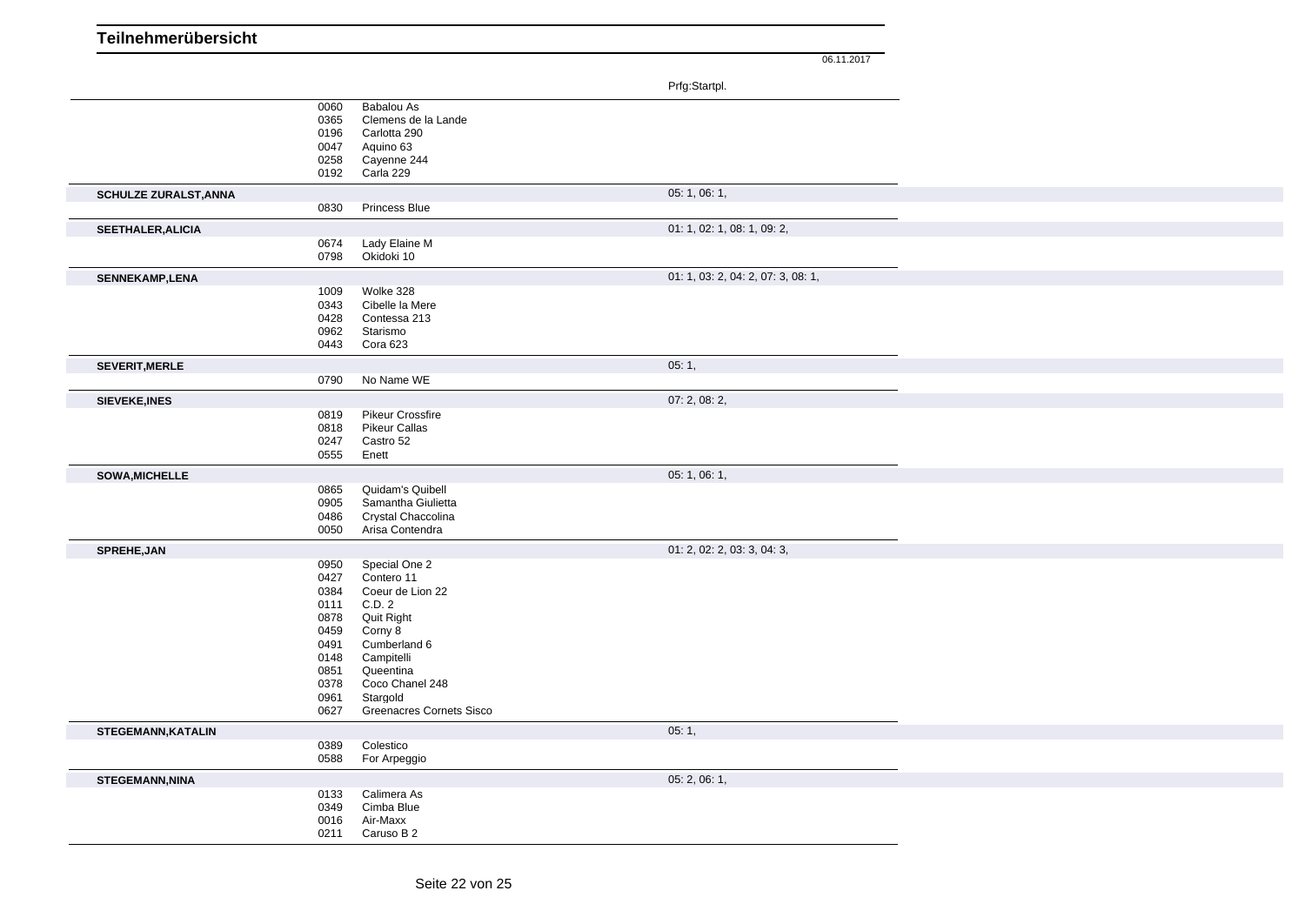| Teilnehmerübersicht      |              |                              |                             |
|--------------------------|--------------|------------------------------|-----------------------------|
|                          |              |                              | 06.11.2017                  |
|                          |              |                              | Prfg:Startpl.               |
| STRANGARITS, LARA        |              |                              | 07:1,08:1,                  |
|                          | 0417         | Connection K                 |                             |
| STREHMEL, LAURA          |              |                              | 07: 2, 08: 2, 09: 2, 10: 2, |
|                          | 0708         | Levinia 11                   |                             |
|                          | 0048         | Arctos 4                     |                             |
|                          | 0469<br>0364 | Courtney B<br>Clearwater S 2 |                             |
|                          | 0630         | Gudiris                      |                             |
| STUEHMEIER, LAURA        |              |                              | 05: 1, 06: 1,               |
|                          | 0717         | Lintana 2                    |                             |
| <b>STUTE, NICOLE</b>     |              |                              | 06:1,                       |
|                          | 0596         | Fred M                       |                             |
|                          |              |                              | 03: 1, 04: 1,               |
| SUDHOELTER, SARAH        | 0479         | Crisbi                       |                             |
|                          |              |                              |                             |
| SUDHOELTER, SVEN         | 0167         | Cap Chap                     | 08:1,                       |
|                          |              |                              | 01: 1, 02: 1,               |
| SUEDMERSEN, JENNY        | 0817         | Pikeur Cafu                  |                             |
|                          | 0778         | Monolito 9                   |                             |
| <b>SULZ, DENISE</b>      |              |                              | 07:1,08:1,                  |
|                          | 0112         | Cab Driver                   |                             |
|                          | 0265         | Cebu 2                       |                             |
|                          | 0191<br>0895 | Carla 208<br>Rubens de Laume |                             |
|                          | 0201         | Carnaval la Fie              |                             |
|                          | 0613         | Gerko 3                      |                             |
|                          | 0605         | Galilejs                     |                             |
| THENHAUSEN, FRANK        |              |                              | 06:1,                       |
|                          | 0223         | Casjopaja 4                  |                             |
|                          | 0234         | Casscon                      |                             |
| <b>THENHAUSEN, TESSA</b> |              |                              | 06:1,                       |
|                          | 0234         | Casscon                      |                             |
| TIEMANN, ANN-KATHRIN     |              |                              | 05: 1, 06: 1,               |
|                          |              | 0442 Cooper T                |                             |
| TILLMANN, HANNA          |              |                              | 05:1,                       |
|                          | 0743         | Lord Louis O                 |                             |
| <b>TITEL, LISA MARIA</b> |              |                              | 01: 2, 02: 2,               |
|                          | 0769         | Maharani 57                  |                             |
|                          | 0429         | Contessa la Silla            |                             |
| TROSCHKE, FREDERICK      |              |                              | 01: 2, 02: 2, 03: 3, 04: 3, |
|                          | 0400         | Come Undone                  |                             |
|                          | 0904         | Sam S                        |                             |
|                          | 0467<br>0878 | Coupe d'Or<br>Quit Right     |                             |
|                          | 0740         | Lord Beckham                 |                             |
|                          | 0108         | C'est la vie 166             |                             |
|                          | 0986         | Ustina 8                     |                             |
|                          | 0920         | Self Control 3               |                             |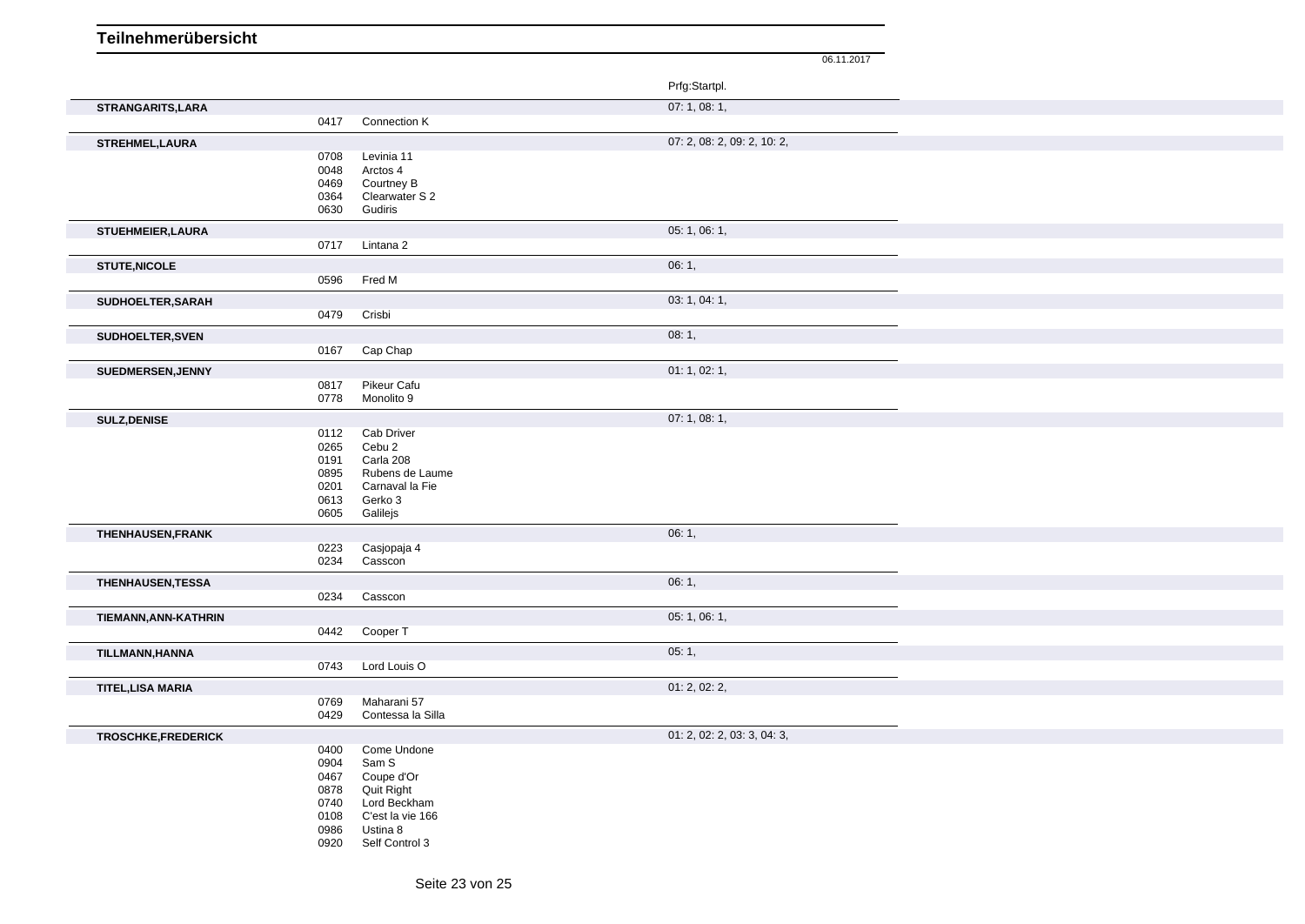| Teilnehmerübersicht       |              |                        |                                           |
|---------------------------|--------------|------------------------|-------------------------------------------|
|                           |              |                        | 06.11.2017                                |
|                           |              |                        | Prfg:Startpl.                             |
|                           | 0127         | Calcio 2               |                                           |
|                           | 0964         | Stella 1051            |                                           |
|                           | 0412         | Conchetta S            |                                           |
|                           | 0715         | Limbarto               |                                           |
| <b>ULLRICH, KATRIN</b>    |              |                        | 09: 1, 10: 1,                             |
|                           | 0730         | Lody 2                 |                                           |
| VAN GINKEL, KATJA         |              |                        | 07: 1, 08: 1, 09: 2, 10: 2,               |
|                           | 0171         | Caprobina              |                                           |
|                           | 0604         | Gabbana 7              |                                           |
|                           | 0680         | Lagos 78               |                                           |
|                           | 0574<br>0814 | Feedback S<br>Pepe 274 |                                           |
|                           | 0147         | Campino 480            |                                           |
|                           | 0594         | Franz W                |                                           |
|                           | 0589         | For Fly 3              |                                           |
|                           | 0335         | Christador             |                                           |
|                           | 0709         | Levista 6              |                                           |
|                           | 0726         | Little Lumpi E         |                                           |
|                           | 0659         | John Player            |                                           |
|                           | 0793         | Null Null Sieben 4     |                                           |
| <b>VENSCHOTT, VICKY</b>   |              |                        | 09: 1, 10: 1,                             |
|                           | 0462         | Cortez EGE             |                                           |
|                           | 0209         | Cartano 9              |                                           |
|                           | 0631         | Guimmerdor             |                                           |
| <b>VOGEL, RICHARD</b>     |              |                        | 07: 2, 08: 2,                             |
|                           | 1034         | Cornetto VH            |                                           |
|                           | 1026         | Calvie 4               |                                           |
| <b>WEBER,LARA</b>         |              |                        | 01: 1, 02: 2, 09: 2, 10: 2,               |
|                           | 0336         | Christdorn             |                                           |
|                           | 0222         | Casina 14              |                                           |
|                           | 0941         | Sleipnir 45            |                                           |
|                           | 0435         | Cool Conrad S          |                                           |
|                           | 0526         | Diathago 3             |                                           |
| <b>WEISHAUPT, PHILIPP</b> |              |                        | 08: 1, 09: 1,                             |
|                           | 1019         | My kiwi                |                                           |
| <b>WEITKAMP, KRISTINA</b> |              |                        | 05:1,                                     |
|                           | 0611         | Gentle Hawk            |                                           |
|                           | 0870         | Quinn 15               |                                           |
| <b>WELZEL, BERIT</b>      |              |                        | 01: 2, 07: 2,                             |
|                           | 0946         | Sokrates 136           |                                           |
|                           | 0170         | Capone VK Z            |                                           |
| <b>WENTRUP, ANTONIA</b>   |              |                        | 05: 1, 06: 1,                             |
|                           | 0824         | Pong Ping - W          |                                           |
|                           | 0781         | Montendra              |                                           |
| <b>WENZ, HOLGER</b>       |              |                        | 01: 1, 02: 2, 03: 1, 04: 2, 07: 2, 08: 2, |
|                           |              |                        | 10:2,                                     |
|                           |              | 0172 Captain Carlos    |                                           |
|                           |              | 0418 Conner 58         |                                           |
|                           |              | 0164 Cantucardi        |                                           |
|                           | 0422         | Conrad 123             |                                           |